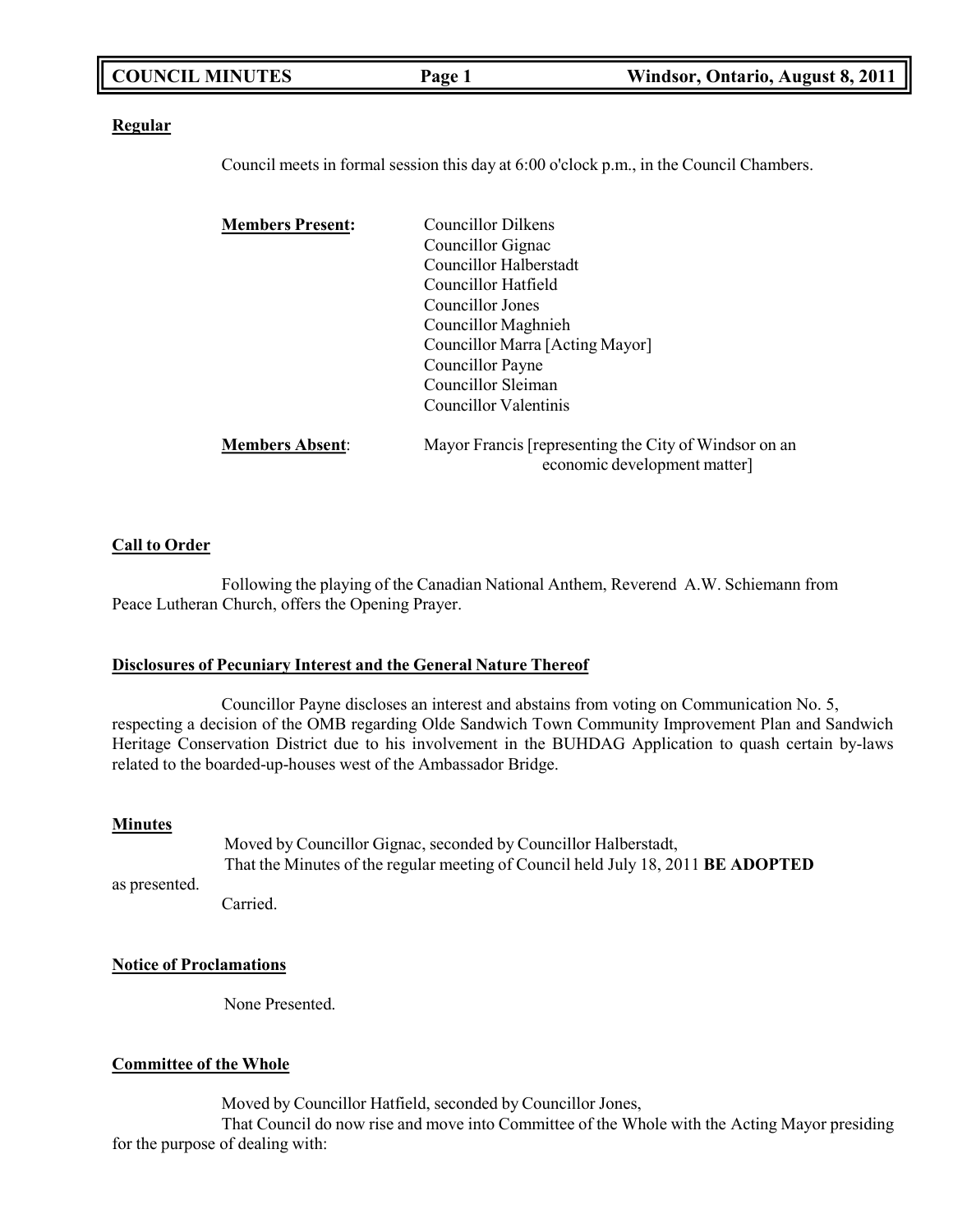- (a) communication items;
- (b) consent agenda;
- (c) hearing requests for deferrals or referrals of any items of business;
- (d) hearing presentations and delegations;
- (e) consideration of business items;
- (f) consideration of Committee reports:
	- (i) **Report of Special In-Camera Meeting or other Committee as may be held prior to Council** (if scheduled); and
	- (ii) **Report of Special In-Camera Meeting** held July 25, 2011; and
	- (iii) **Report No. 18-22 of the Social Development, Health & Culture Standing Committee** of its meeting held July 13, 2011; and
	- (iv) **Report No. 8-10 of the Public Safety Standing Committee** of its meeting held July 20, 2011; and
	- (v) **Report No. 5 & 9 of the Economic Development Standing Committee** of its meeting held July 6, 2011; and
	- (vi) **Report No. 7, 8, 10, 11 and 12 of the Planning Standing Committee** of its meeting held July 11, 2011.
	- (vii) **Report No. 17 of the Environment & Transportation Standing Committee** of its meeting held July 27, 2011;
- (g) consideration of by-laws140-2011 through 145-2011 (inclusive).
- Carried.

# **Communications**

Moved by Councillor Maghnieh, seconded by Councillor Dilkens,

**M181–2011** That the following Communication Items 3 to 6 and 9 to 13 inclusive, as set forth in the Council Agenda **BE REFERRED** as noted except Communication Nos. 1, 2, 7 and 8 which are dealt with as follows:

## **Communication No.1:**

Moved by Councillor Gignac, seconded by Councillor Hatfield,

**M182-2011** That the City Clerk **BE DIRECTED** to issue a letter to Essex Region Conservation Authority [ERCA] and the Clean Water Committee requesting if there have been any announcements for funding to roll out *The Clean Water Act* and maintaining it.

Carried.

EI/10108

# **Communication No.2:**

Moved by Councillor Hatfield, seconded by Councillor Halberstadt,

**M183-2011** That the correspondence from the Minister of Transportation dated June 24, 2011 respecting the recommendation to expand driver licence suspension for unpaid fines for non-moving violations **BE RECEIVED**, and further, that the City Clerk **BE REQUESTED** to send copies of this correspondence to leaders of the opposition political parties, for their review and consideration.

Carried.

MT2011 GP/10894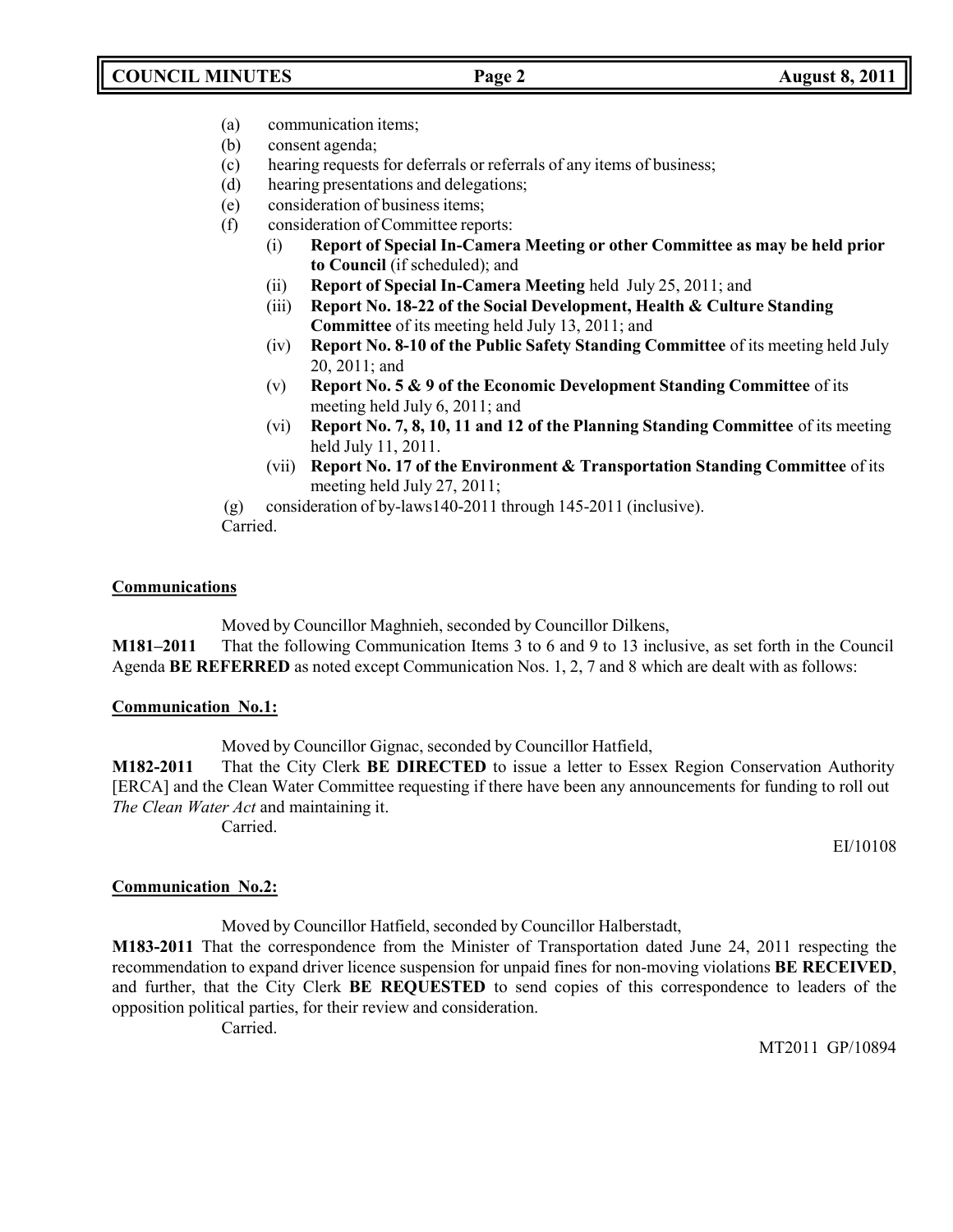### **Communication No.7:**

Moved by Councillor Gignac, seconded by Councillor Maghnieh,

**M184-2011** That Windsor, the sole shareholder of WDTC (Windsor- Detroit Tunnel Corporation) **APPROVE** the attached shareholder's resolutions and **AUTHORIZE** the Chief Administrative Officer and City Clerk to **EXECUTE** the said resolution on behalf of Windsor.

Carried.

### **Communication No.8:**

Moved by Councillor Valentinis, seconded by Councillor Jones,

**M185-2011** That the correspondence from Catharine Masten, Director – Art Gallery of Windsor, dated July 28, 2011 regarding "Art Gallery of Windsor Biennial of Contemporary Art Proposal for the City's parking lot" **BE RECEIVED**, and that approval **BE GRANTED** as requested in the letter to allow "Broken City Lab" to use the parking lots slated for the blocks dedicated to the history and Aquatics Centre project on a temporary basis, and that non-slip paint **BE USED**.

Carried.

| <b>Item</b>    | From                                                 | <b>Description</b>                                                                                                                                                                                                                                              |
|----------------|------------------------------------------------------|-----------------------------------------------------------------------------------------------------------------------------------------------------------------------------------------------------------------------------------------------------------------|
|                |                                                      | Administering & Enforcement Part IV under the Clean Water Act and<br>Source Protection Planning Bulletin - Section 56 Risk Management<br>Plans.                                                                                                                 |
| $\mathbf{1}$   | Ministry of the<br>Environment                       | <b>City Engineer</b><br><b>City Planner</b><br><b>Executive Director of Operations</b><br><b>City Solicitor</b><br><b>Windsor Utilities Commission</b><br>Note & File<br>EI/10108                                                                               |
| $\overline{2}$ | Ministry of<br>Transportation                        | Response to correspondence regarding expansion of driver license<br>suspension for unpaid fines for non-moving violations.<br><b>Director of Provincial Offences</b><br>Note & File<br>GP/10894                                                                 |
| 3              | Ministry of<br>Transportation                        | Windsor-Essex Parkway Ontario Municipal Board road Closure Process.<br><b>City Solicitor</b><br><b>City Engineer</b><br>Note & File<br><b>ST/8821</b>                                                                                                           |
| $\overline{4}$ | Association of<br>Municipalities of Ontario<br>(AMO) | Association of Municipalities of Ontario's (AMO) Provincial Election<br>Check List of Top 12 Asks.<br>Note & File<br><b>MMA2011</b>                                                                                                                             |
| 5              | Ontario Municipal Board<br>(OMB)                     | Decision/Order of the Board regarding Olde Sandwich Town Community<br>Improvement Plan and Sandwich Heritage Conservation District.<br><b>City Planner</b><br><b>Chief Building Official</b><br><b>City Solicitor</b><br><b>Zoning Clerk</b><br>Z/8581, Z/10320 |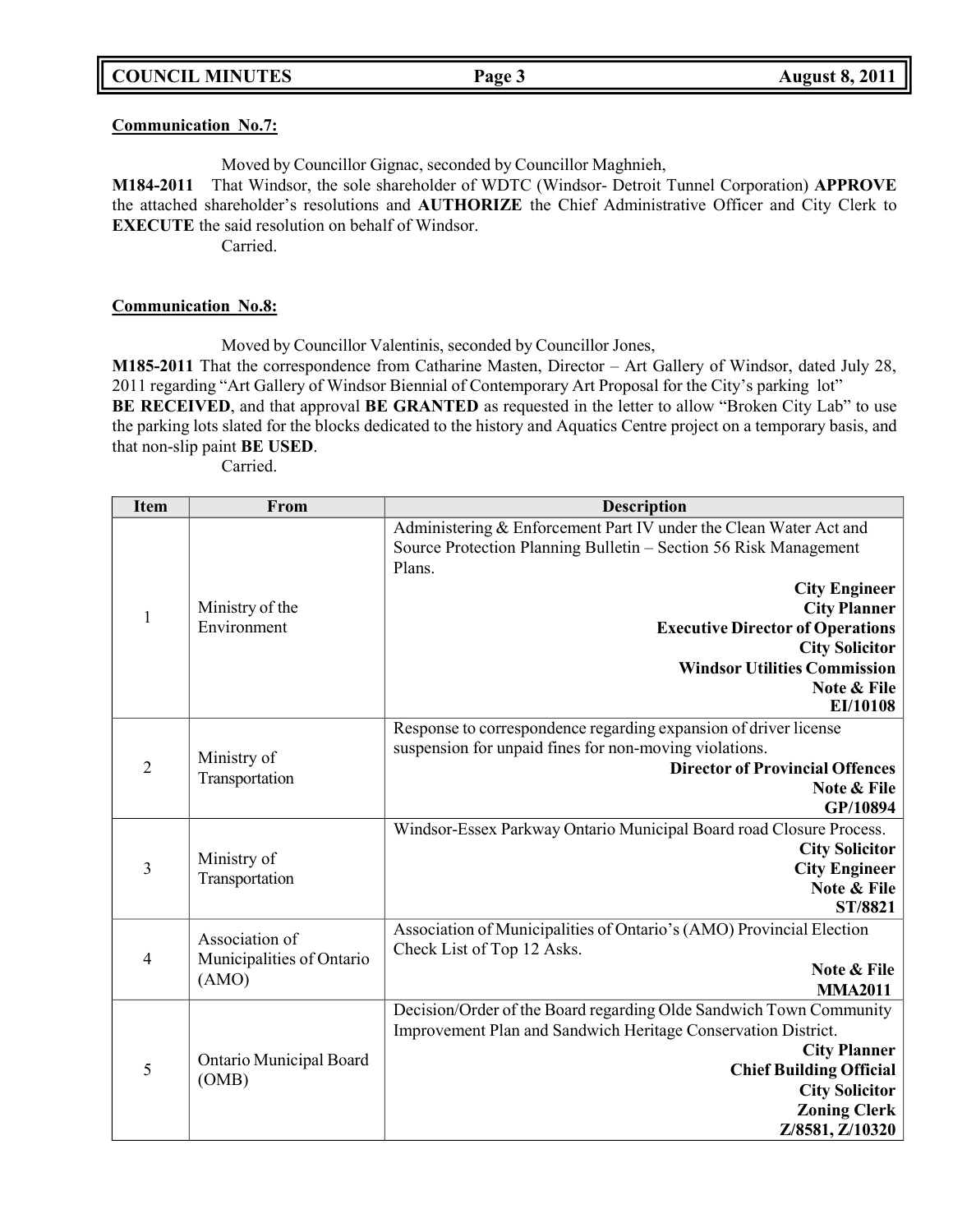**COUNCIL MINUTES Page 4 August 8, 2011**

| 6  | Ontario Municipal Board<br>(OMB)               | Decision/Order of the Board regarding the appeal of Margaret Dorner,<br>under the Planning Act, R.S.O. 1990 for an appeal against By-law 69-<br>2010 of the City of Windsor for lands known as 677 Victoria Avenue.<br><b>City Planner</b><br><b>Chief Building Official</b><br><b>City Solicitor</b><br><b>Zoning Clerk</b><br>Note & File<br>ZB/10541 |
|----|------------------------------------------------|---------------------------------------------------------------------------------------------------------------------------------------------------------------------------------------------------------------------------------------------------------------------------------------------------------------------------------------------------------|
| 7  | Windsor-Detroit Tunnel<br>Corporation          | Windsor-Detroit Tunnel Corporation (WDTC) Annual Meeting of<br>Shareholder.<br><b>COUNCIL DIRECTION REQUESTED</b><br><b>MB2011</b>                                                                                                                                                                                                                      |
| 8  | Art Gallery of Windsor                         | Biennial of Contemporary Art - Proposal for the City's Parking Lot.<br><b>COUNCIL FOR DECISION</b><br><b>Chief Financial Officer &amp; City Treasurer</b><br><b>City Solicitor</b><br>Note & File<br><b>SW2011</b>                                                                                                                                      |
| 9  | Secretary/Treasurer<br>Committee of Adjustment | Consent Authority Agenda Record Hearing to be held on Wednesday,<br>August 10, 2011, Council Chambers, 3rd Floor, Windsor City Hall, 350<br>City Hall Square West, Windsor<br>Note & File<br><b>ZC2011</b>                                                                                                                                              |
| 10 | City Planner                                   | Application of P.X. Smith Medicine Corporation for zoning amendment<br>to permit rezoning from RD 1.1 to CD 1.7 for lands located at 13682<br>Riverside Drive East.<br>Note & File<br>ZB/11127                                                                                                                                                          |
| 11 | Samsung Renewable<br>Energy Inc.               | Request for resolution to support the Samsung agreement with the<br>Government of Ontario.<br>Note & File<br><b>MU2011</b>                                                                                                                                                                                                                              |
| 12 | Arleen Deschamps,<br>Resident                  | Letter to Council expressing concern with the Windsor Family Credit<br>Union (WFCU).<br><b>Executive Director of Recreation</b><br>Note & File<br><b>SR/8880</b>                                                                                                                                                                                        |
| 13 | City Engineer                                  | Update – Agreements with Province.<br>Note & File<br>ST/8821                                                                                                                                                                                                                                                                                            |

Carried

Councillor Payne discloses an interest and abstains from voting on Communication No. 5.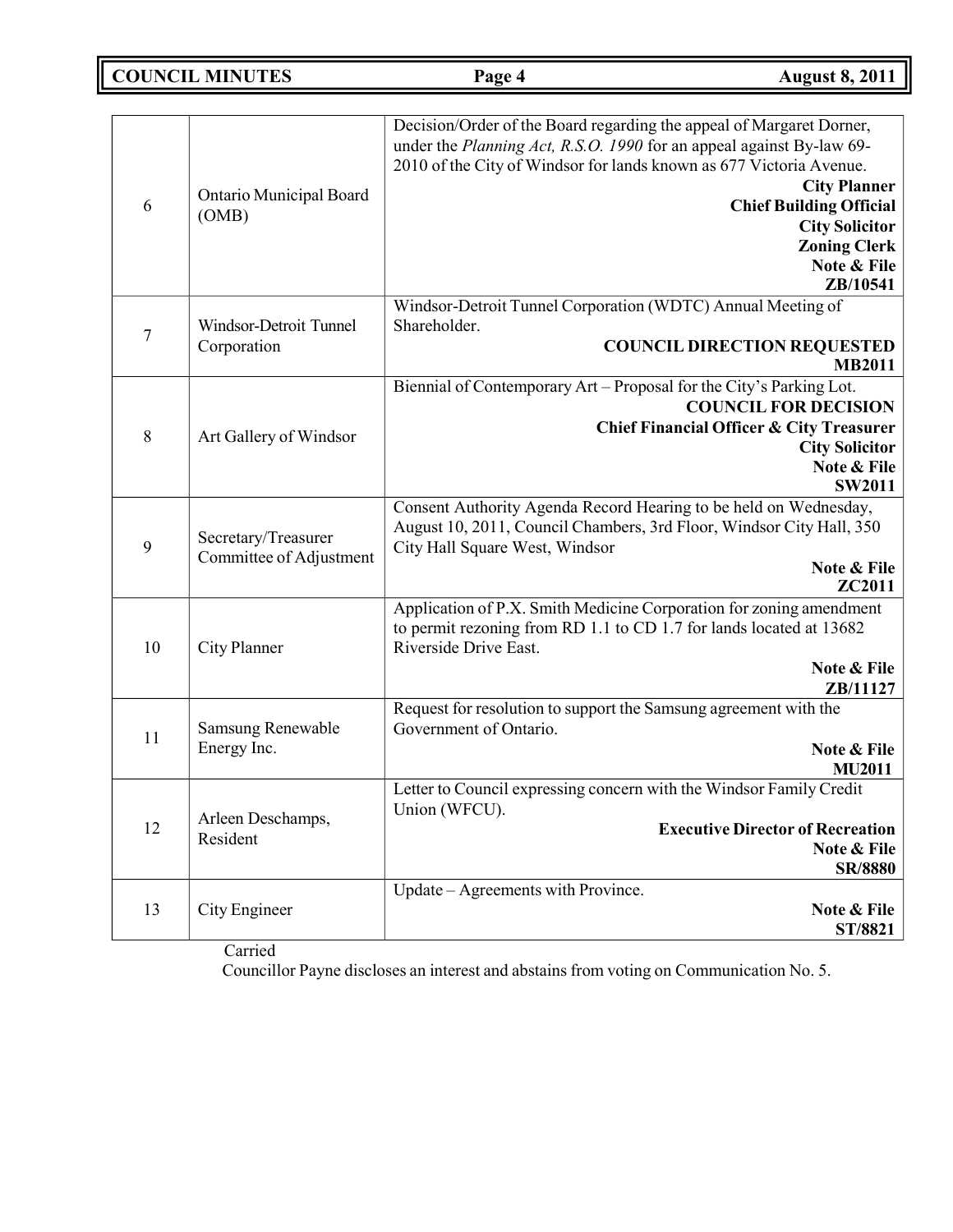**COUNCIL MINUTES Page 5 August 8, 2011**

## **Consent Agenda**

Moved by Councillor Payne, seconded by Councillor Sleiman,

That the following Consent Agenda and the recommendations contained in the administrative reports **BE APPROVED** as amended:

- Item 1 Approval of Award of Tender #78-11 for Roof Replacement at 2461 McDougall Avenue
- Item 2 Issuance of Tax Receipt for Safe Guard Products for Donation
- Item 3 Residential Rehabilitation Assistance Program (RRAP) 2010/2011 Budget Allocation Agency Agreement
- Item 4 Closed Circuit TV (CCTV) Inspection for Windsor-Essex Parkway Project
- Item 5 Application for Part Lot Control Exemption, Garden Homes Construction Co. Ltd., 3205 to 3282 Arpino Avenue
- Item 6 College Avenue Bridge RFP #63-11
- Item 7 Ducharme Road Connection
- Item 8 City/Erie Wildlife Rescue Inc., Land Lease, Malden Park near Ojibway Nature Reserve
- Item 9 Photocopier Leases
- Item 10 Request for the City of Windsor to Host Evacuees from Northern Communities
- Item 11 Windsor Utilities Commission Loan Agreement and Easement
- Item 14 Employment Contract Extension for the Environmental Coordinator Assistant/WECEC Coordinator
- Item 19 Alternate Bank Signing Authority Ontario Works

Carried.

## **Deferrals and/or Referrals and Withdrawals**

## **Building Condition Report / Offer to Purchase, Our Lady of Rosary Church, 2879 Riverside Drive East**

At the request of various interested parties, the report of the City Planner dated July 7, 2011 entitled "Building Condition Report/Offer to Purchase Our Lady of the Rosary Church, 2879 Riverside East" is being deferred to the August 29, 2011 meeting of Council peremptory to allow for all interested parties to be in attendance.

MBA/10054 12

(For final disposition on this matter, see Clause **CR221/2011** in Schedule "A" attached hereto)

# **Status of Property at 3110 Sandwich Street**

At the request of Councillor Jones, the report of the Chief Administrative Officer dated July 15, 2011 entitled " Status of Property at 3110 Sandwich Street" is being deferred a minimum of four weeks to allow for Administration to enter into meaningful discussions with a representative of Suncor Energy regarding the possibility of a long term lease arrangement.

AF2011 16

(For final disposition on this matter, see Clause **CR225/2011** in Schedule "A" attached hereto)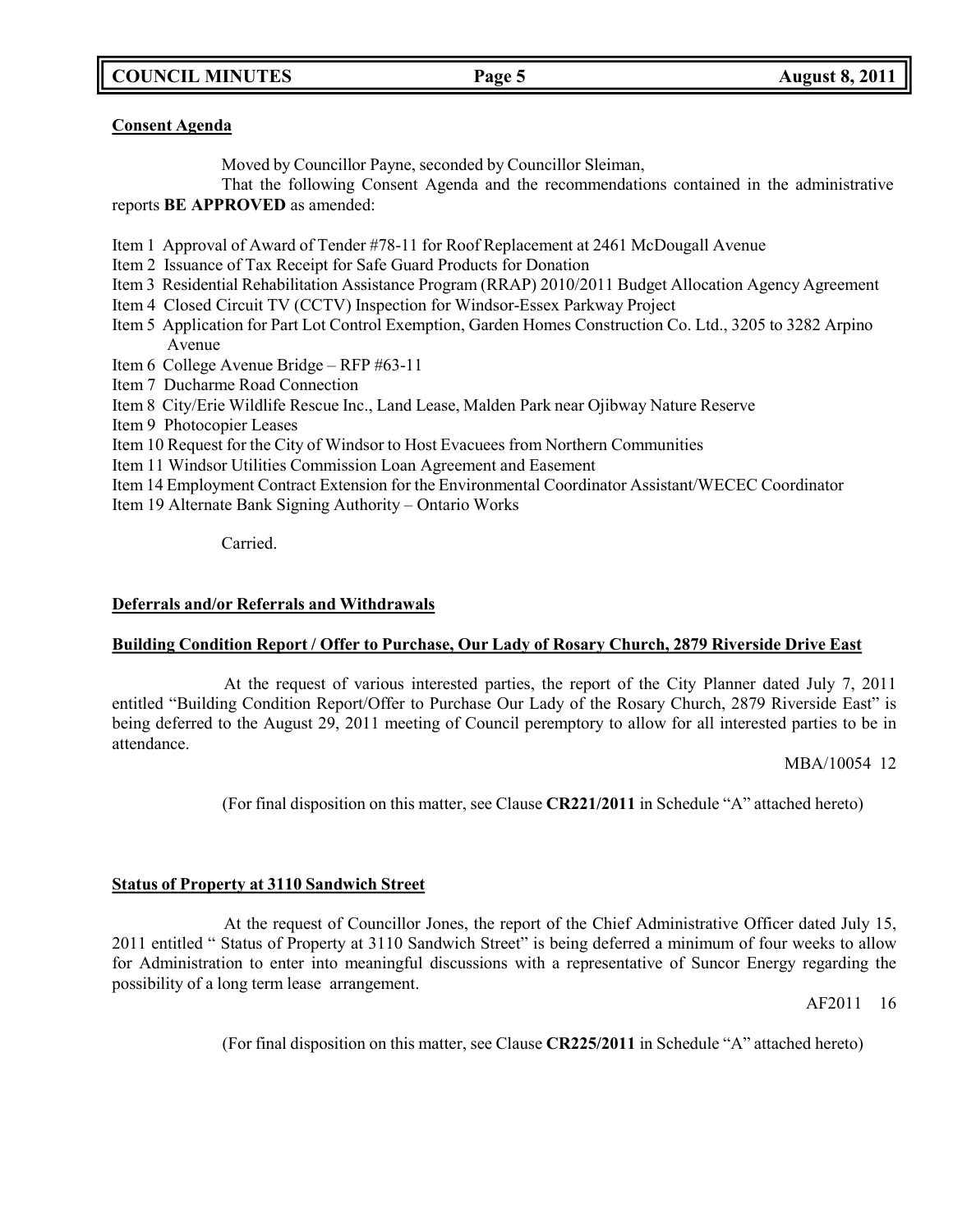|  | <b>COUNCIL MINUTES</b> |
|--|------------------------|
|--|------------------------|

# **Via Italia International Bicycle Race, Temporary Road Closure and Noise By-law Exemption, September 4, 2011**

At the request of the event organizers, the report of the Executive Director of Recreation and Culture dated July 29, 2011 entitled "Via Italia International Bicycle Race – Temporary Road Closure and Noise By-law Exemption, September 4, 2011" is being withdrawn, as it was determined that the proposed course would require a very complex technical detour plan, as well as more committed personnel to safely control traffic.

SR/11136 18

(For final disposition on this matter, see Clause **CR227/2011** in Schedule "A" attached hereto)

## **Presentations & Delegations:**

## **PRESENTATIONS:**

# **Share the Road Cycling Coalition**

## **Eleanor McMahon. CEO and Founder**

Eleanor McMahon, CEO and Founder, representing Share the Road Cycling Coalition, appears before Council to present Mayor and Council with an award for winning Bronze in the first Bicycle Friendly Community Awards and provides a brief overview outlining: Bicycle Friendly Community; Building Bike Friendly Community; and Support for Cycling for Poll Results: Report Back to Staff in October 2011.

## **2011 Second Quarter Operating Budget Variance Report**

## **Andrew Daher, Manager of Operating Budget Control & Financial Administration**

Andrew Daher, Manager of Operating Budget Control & Financial Administration, appears before Council to provide an overview and context of the 2011 Second Quarter Operating Budget Variance Report including tax supported variances, operating variance projections, non-tax supported variances, other potential risks and considerations.

SR2011 15

(For final disposition on this matter, see Clause **CR224/2011** in Schedule "A" attached hereto)

## **DELEGATIONS**

## **University of Windsor Students Alliance – UWSA Coming Home Music Festival, September 6, 2011**

## **Andre Capaldi, President, and Stephanie Saad, Vice-President Administration - University of Windsor Student's Alliance**

Andre Capaldi, President, and Stephanie Saad, Vice-President Administration - University of Windsor Student's Alliance, appear before Council to provide a brief overview of the upcoming "UWSA Coming Home Music Festival" outlining the purpose of the festival which is to create a sense of community for the University and College students, and conclude by stating that they are working closely with the Alcohol and Gaming Commission (AGCO), and Windsor Police Services.

**COUNCIL MINUTES Page 6 August 8, 2011**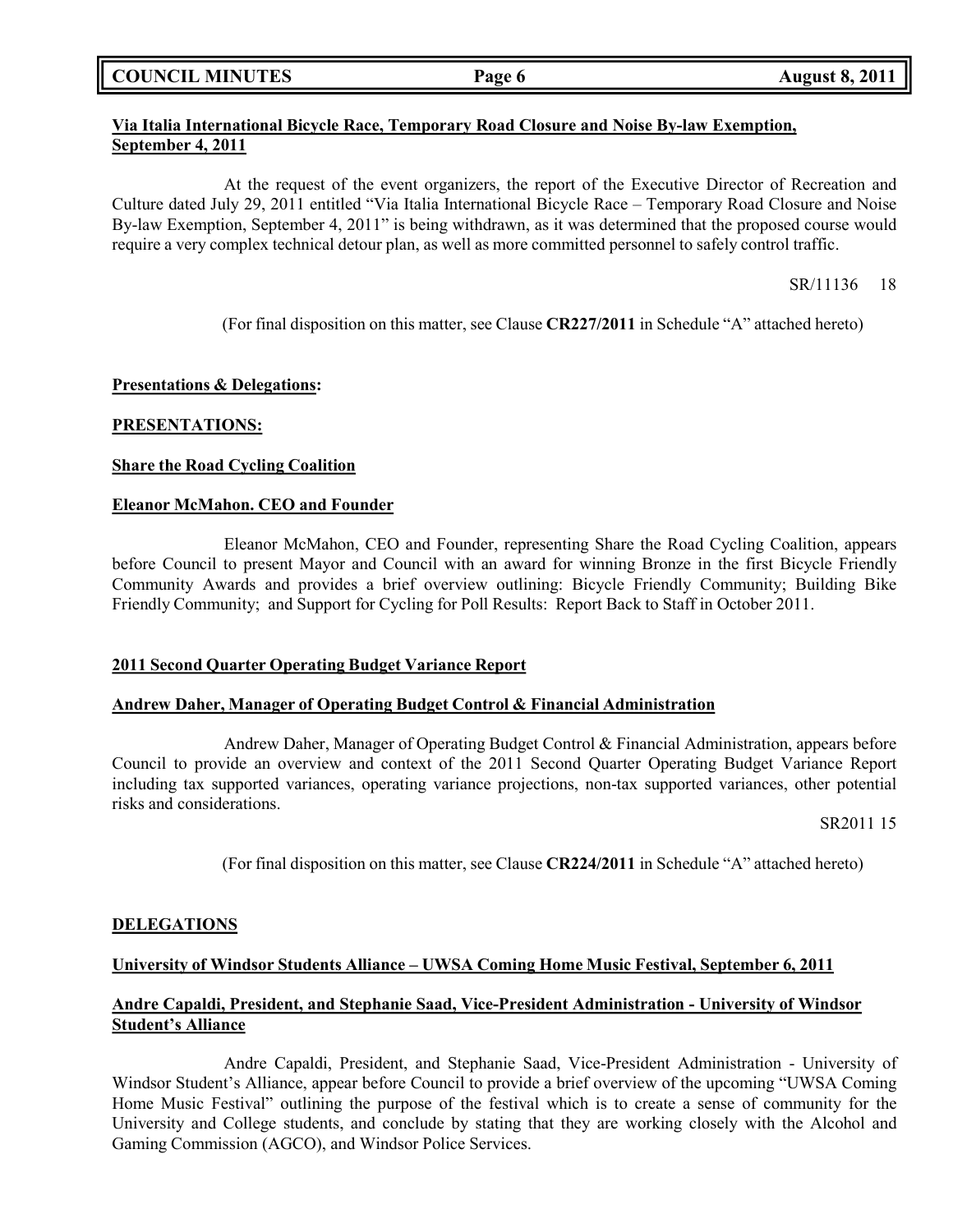# **Jude Quick, downtown resident**

Jude Quick, downtown resident appears before Council to speak in support of the amended administrative recommendation pertaining to the UWSA Coming Home Music Festival, September 6, 2011 and the relocation of the event to the Riverfront Plaza, and concludes by stating that the residents in the downtown core prefer this location for such a large event.

SR/11134 17

(For final disposition on this matter, see Clause **CR226/2011** in Schedule "A" attached hereto)

# **Public Safety Standing Committee Report No. 10**

# **Melanie Coulter, Executive Director Windsor-Essex County Humane Society**

Melanie Coulter, Executive Director Windsor-Essex County Humane Society, appears before Council to speak in support of the administrative recommendations pertaining to the voucher program for the spaying and neutering of cats and feral cat colonies in Windsor, and concludes by suggesting that the program only include household cats initially.

MB2011

(For final disposition on this matter, see Report Section.)

## **Regular Business Items (for final disposition of these matters see Schedule "A" attached)**

Item 13 Roseland Bunker Rehabilitation/Restoration Tender 82-11

## **Consideration of Committee Reports**

| M180-2011<br>as presented. | Moved by Councillor Gignac, seconded by Councillor Halberstadt,<br>That the Report of the special In-camera meeting held August 8, 2011, BE ADOPTED |         |  |
|----------------------------|-----------------------------------------------------------------------------------------------------------------------------------------------------|---------|--|
|                            | Carried.<br>Councillor Jones was absent from the meeting when the vote was taken on this matter.                                                    | ACO2011 |  |
| M179-2011<br>as presented. | Moved by Councillor Gignac, seconded by Councillor Halberstadt,<br>That the Report of the special In-camera meeting held July 25, 2011, BE ADOPTED  |         |  |

Carried.

Councillor Jones was absent from the meeting when the vote was taken on this matter.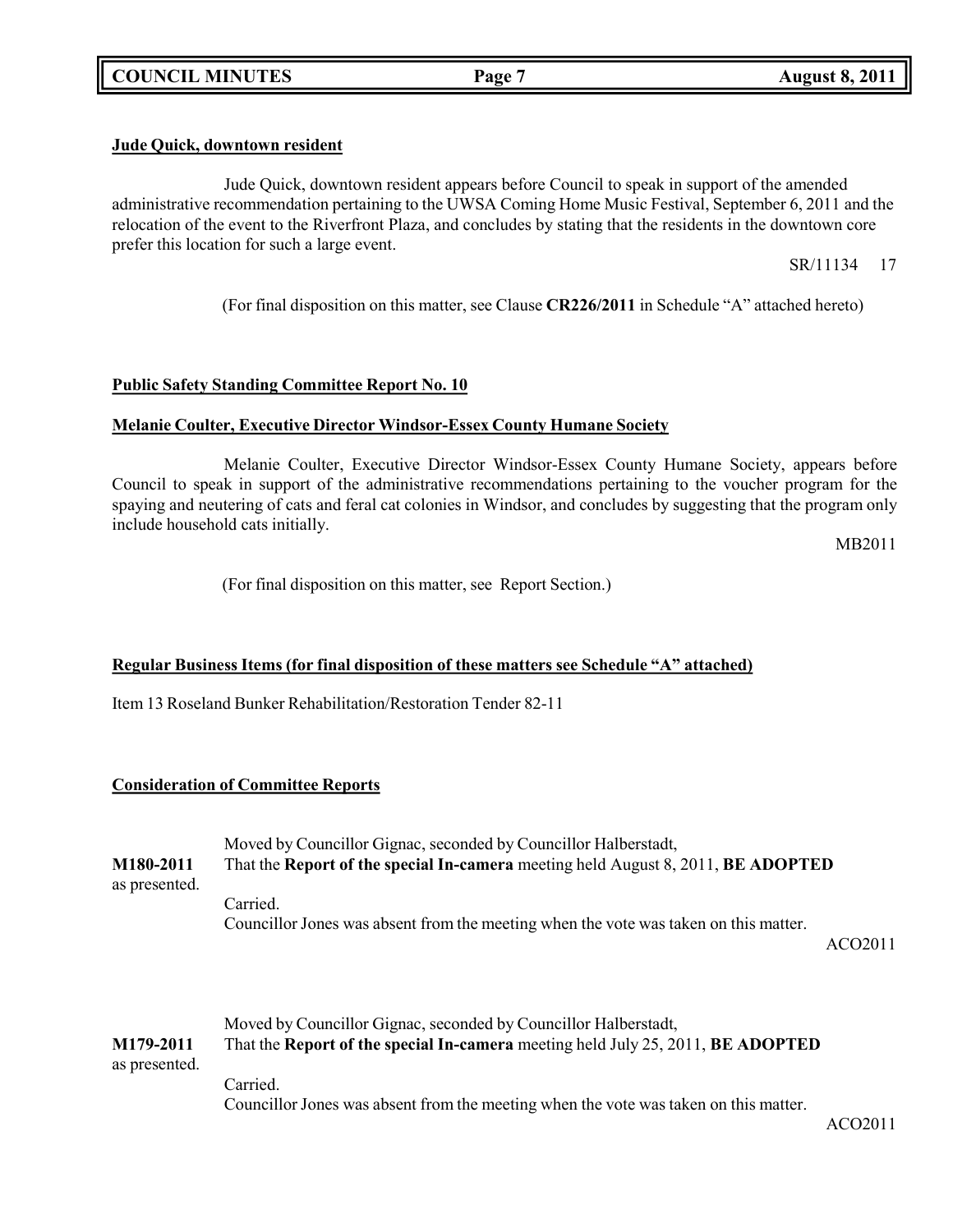Moved by Councillor Payne, seconded by Councillor Sleiman,

**M193-2011** That **Report No. 18, 19, 20, 21 and 22 of the Social Development, Health & Culture Standing**

**Committee** of its meeting held July 13, 2011, comprised of the following **BE ADOPTED** as presented:

- **SDHC18/11 -** Report No. 18 Resident Assessment Instrument (RAI-MDS 2.0) update
- **SDHC19/11 -** Report No. 19 Seniors Advisory Committee Report No. 5
- **SDHC20/11 -** Report No. 20 Minutes of Committee of Management for Huron Lodge Long Term Care Home meeting held March 29, 2011
- **SDHC21/11 -** Report No. 21 Minutes of the Seniors Advisory Committee meeting held on June 9, 2011
- **SDHC22/11 -** Report No. 22 Minutes of the Executive Committee Board of Directors, Willistead Inc. meeting held on June 9, 2011 and the Minutes of the Board of Directors, Willistead Inc. meeting held on June 9, 2011 Carried.

Moved by Councillor Gignac, seconded by Councillor Sleiman,

**M194-2011** That **Report No. 8, 9 and 10 of the Public Safety Standing Committee** of its meeting held July 20, 2011, comprised of the following **BE ADOPTED** as presented:

- **PSSC8/11 -** Report No. 8 Maintenance and Occupancy Standards ( Short Title: Property Standards) By-law Revisions
- **PSSC9/11 -** Report No. 9 New Fire Hall No. 7 Project Update
- **PSSC10/11 -** Report No. 10 PSSC6/11 Spay/neuter Voucher Program Carried. Councillors Dilkens and Halberstadt voting nay on Report No. 10.

Moved by Councillor Payne, seconded by Councillor Sleiman,

**M188-2011** That **Report No. 5 of the Economic Development Standing Committee** of its meeting held July 6, 2011, **and Report No. 9, conducted by E-mail poll** July 25, 2011, comprised of the following **BE ADOPTED** as presented:

**EDSC5/11 -** Report No. 5 - Proposed Partial Demolition, R.E. Holmes House, 2072 Willistead Crescent

**EDSC9/11 -** Report No. 9 - Nomination for the Heritage Community Recognition Award Carried.

Moved by Councillor Payne, seconded by Councillor Sleiman,

**M189-2011** That **Report No. 7 of the Planning Standing Committee** of its meeting held

- July 11, 2011 comprised of the following **BE ADOPTED** as presented:
- **PSC7/11 -** Report No. 7 Zoning Amendments Quonset Huts within Residential Areas in Windsor Carried.

Moved by Councillor Payne, seconded by Councillor Sleiman,

## **M190-2011** That **Report No. 8 of the Planning Standing Committee** of its meeting held

- July 11, 2011 comprised of the following **BE ADOPTED** as presented:
- **PSC8/11 -** Report No. 8 Rezoning 4909 Riverside Drive East 2248090 Ontario Ltd. Carried.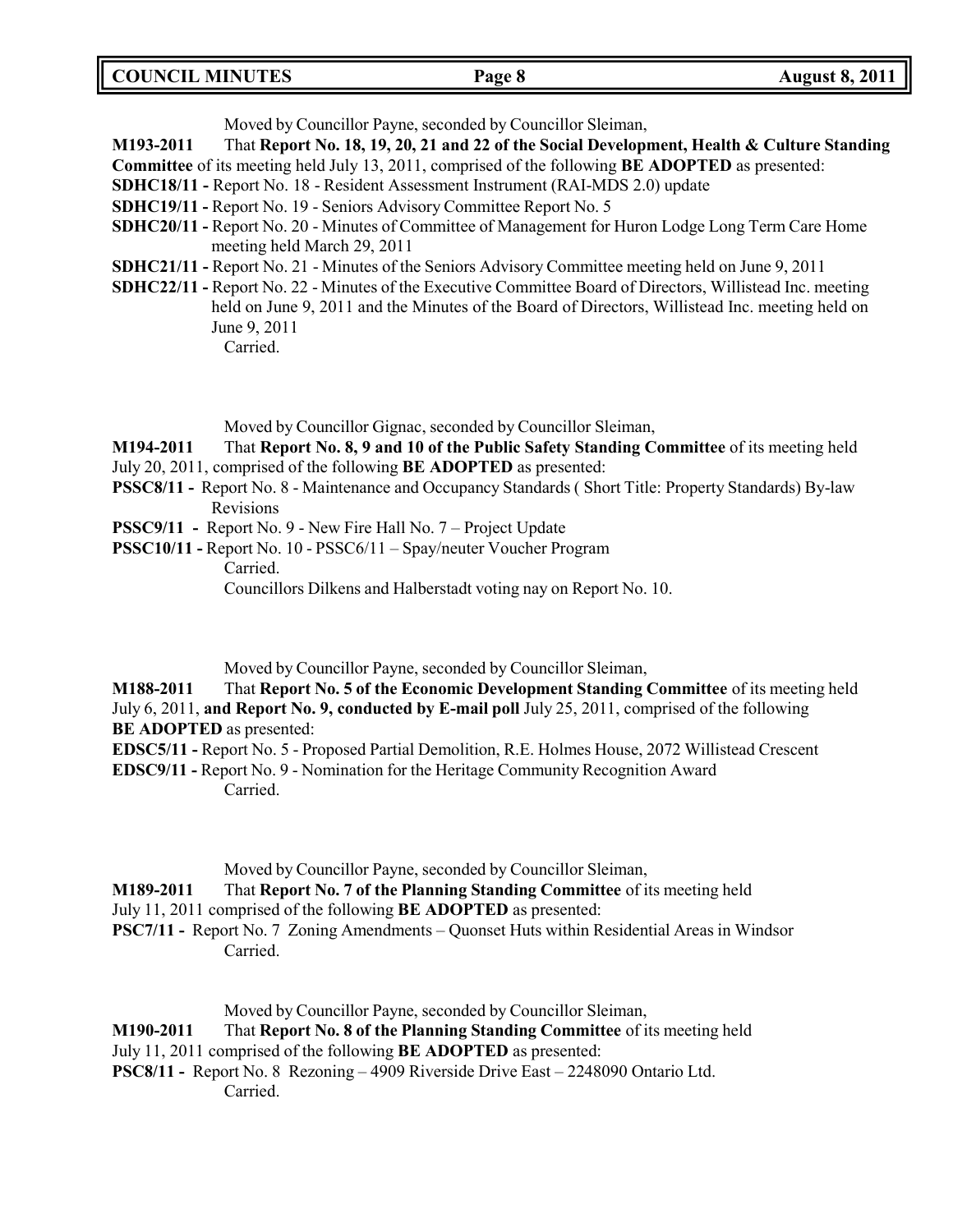| <b>COUNCIL MINUTES</b><br><b>August 8, 2011</b><br>Page 9 |  |
|-----------------------------------------------------------|--|
|-----------------------------------------------------------|--|

| M191-2011 | Moved by Councillor Payne, seconded by Councillor Sleiman,<br>That Report No. 10 of the Planning Standing Committee of its meeting held<br>July 11, 2011 comprised of the following <b>BE ADOPTED</b> as presented:<br>PSC10/11 - Report No. 10 - 373 Detroit Street<br>Carried.                                                                                                  |
|-----------|-----------------------------------------------------------------------------------------------------------------------------------------------------------------------------------------------------------------------------------------------------------------------------------------------------------------------------------------------------------------------------------|
| M192-2011 | Moved by Councillor Payne, seconded by Councillor Sleiman,<br>That Report No. 11 of the Planning Standing Committee of its meeting held<br>July 11, 2011 comprised of the following <b>BE ADOPTED</b> as presented:<br><b>PSC11/11 -</b> Report No. 11 - Sign By-law 250-2004 General Housekeeping Amendment July 2011<br>Carried.                                                |
| M189-2011 | Moved by Councillor Payne, seconded by Councillor Sleiman,<br>That Report No. 12 of the Planning Standing Committee of its meeting held<br>July 11, 2011 comprised of the following <b>BE ADOPTED</b> as presented:<br><b>PSC12/11 - Report No. 12 - Amendment to Sign By-Law 250-2004 for Schlegel Village Inc. The Village of</b><br>Aspen lake, 9855 McHugh Street<br>Carried. |

Moved by Councillor Payne, seconded by Councillor Sleiman,

**M195-2011 That Report No. 17 of the Environment & Transportation Standing Committee** of its meeting held July 27, 2011 comprised of the following **BE ADOPTED** as presented: **ETSC14/11** Report No. 17 – Windsor Essex Parkway, Demolition of the North Talbot Street Bridge

- Noise By-Law Exemption Carried.

### **By-laws**

Moved by Councillor Hatfield, seconded by Councillor Dilkens,

That the following By-laws No. 140-2011 through 145-2011 (inclusive), be introduced and read a first and second time:

| 140-2011 | "A BY-LAW TO FURTHER AMEND BY-LAW NUMBER 8600 CITED AS THE WINDSOR<br>CORE AREA ZONING BYLAW"                                                                                                                  |
|----------|----------------------------------------------------------------------------------------------------------------------------------------------------------------------------------------------------------------|
| 141-2011 | "A BY-LAW TO FURTHER AMEND BY-LAW NUMBER 8600 CITED AS THE WINDSOR<br>CORE AREA ZONING BYLAW"                                                                                                                  |
| 142-2011 | "A BY-LAW TO PROVIDE THAT PART-LOT CONTROL SHALL NOT APPLY TO<br>CERTAIN LAND THAT IS WITHIN REGISTERED PLAN 12M513, IN THE CITY OF<br>WINDSOR"                                                                |
| 143-2011 | "A BY-LAW TO FURTHER AMEND BY-LAW NUMBER 9023 BEING A BY-LAW TO<br>REGULATE VEHICULAR PARKING WITHIN THE LIMITS OF THE CITY OF WINDSOR<br>ON MUNICIPAL STREETS. MUNICIPAL PARKING LOTS AND PRIVATE PROPERTIES" |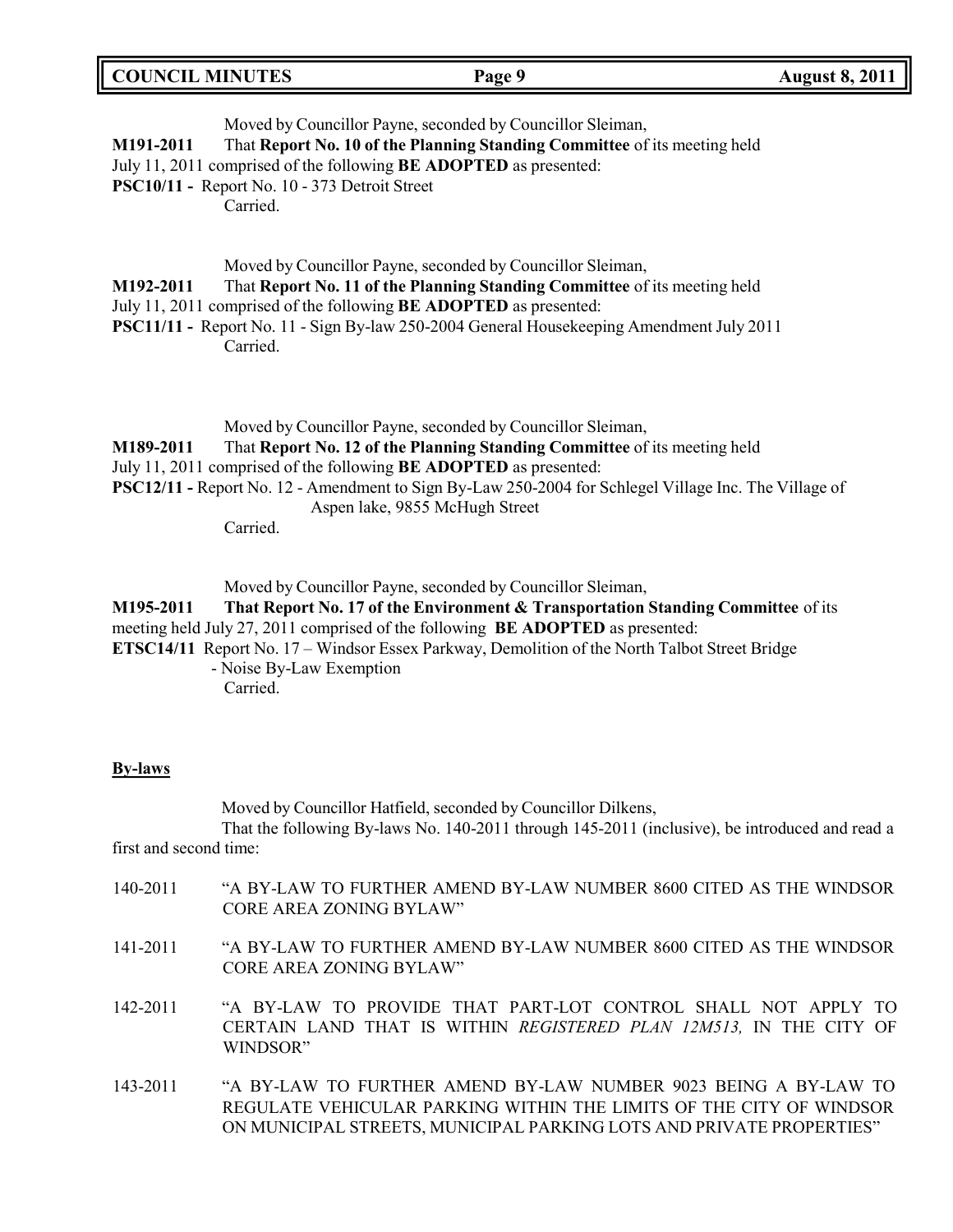# **COUNCIL MINUTES Page 10 August 8, 2011**

- 144-2011 "A BY-LAW TO AMEND BY-LAW 2697 BEING A BYLAW TO CLOSE UP AND CONVEY THE ALLEY ABUTTING LOTS 122 TO 176 INCLUSIVE, REGISTERED PLAN 1112, SITUATED ON THE WEST SIDE OF FRANK AVENUE, BETWEEN FRANK AND LAUZON ROAD, ST. ROSE AVENUE AND LITTLE RIVER ROAD"
- 145-2011 "A BY-LAW TO CONFIRM THE PROCEEDINGS OF THE COUNCIL OF THE CORPORATION OF THE CITY OF WINDSOR AT ITS MEETING HELD ON THE EIGHTH DAY OF AUGUST, 2011"

Carried. Councillor Jones was absent from the meeting when the vote was taken on this matter.

Moved by Councillor Maghnieh, seconded by Councillor Valentinis

That the Committee of the Whole does now rise and report to Council respecting the business items considered by the Committee:

| <b>Communication Items (as amended)</b>                           |
|-------------------------------------------------------------------|
| <b>Consent Agenda</b> (as amended)                                |
| <b>Items Deferred</b>                                             |
| <b>Items Referred</b>                                             |
| Consideration of the Balance of Business Items (see Schedule "A") |
| <b>Committee Reports (as presented)</b>                           |
| By-laws given first and second readings (as presented)            |
|                                                                   |

Carried.

Councillor Jones was absent from the meeting when the vote was taken on this matter.

## **Notices of Motion**

Councillor Payne gives notice that he intends to introduce a motion for consideration at the August 29, 2011 meeting of Council that a request be made to the Province of Ontario to provide a sidewalk and street lights on the 8<sup>th</sup> Concession Road from Baseline Road to the Windsor Correction Centre.

SP/10230

## **Third Reading of By-laws**

Moved by Councillor Payne, seconded by Councillor Sleiman,

That the following By-laws No. 140-2011 through 145-2011 (inclusive), having been read a first and second time be now read a third time and finally passed and that the Acting Mayor and Clerk

# **BE AUTHORIZED** to sign and seal the same notwithstanding any contrary provision of the Council.

Carried.

Councillor Jones was absent from the meeting when the vote was taken on this matter.

## **Petitions**

None presented.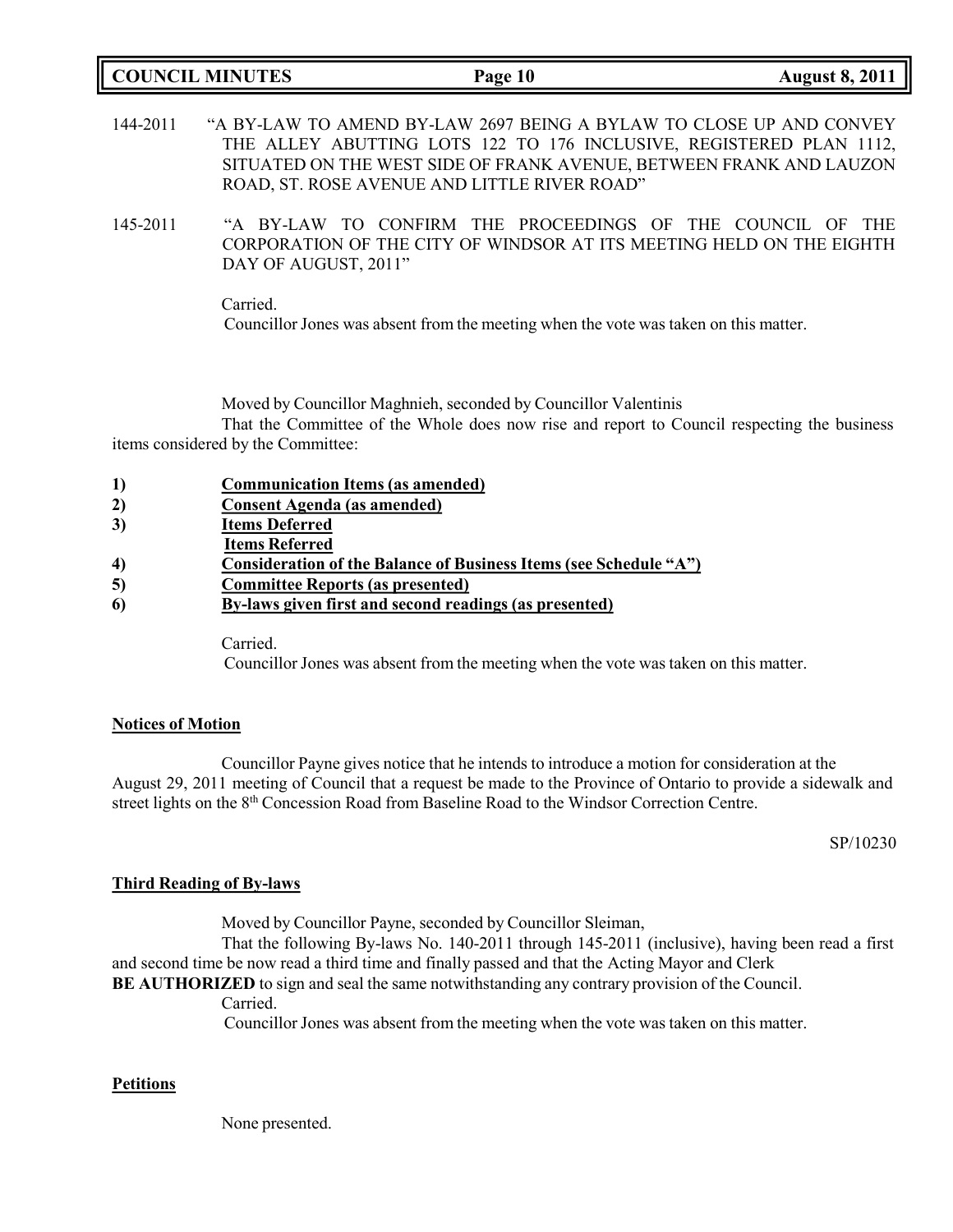## **Council Questions**

Moved by Councillor Maghnieh, seconded by Councillor Sleiman,

**M187-2011** That the following Council Question by Councillor Maghnieh **BE APPROVED**, and that Administration **BE DIRECTED** to proceed with the necessary actions to respond to the Council Question in the form of a verbal response, consistent with Council's instructions, and in accordance with Section 17.1 of the Procedure By-law 98-2011:

### **CQ54-2011**

Asks City Engineer what measures we can take to calm traffic on Longfellow between Northwood and Totten. And to also investigate an accident involving a motor vehicle and a female child on Longfellow.

ST2011 (August 8, 2011)

Carried. Councillor Jones was absent from the meeting when the vote was taken on this matter.

#### **Adjournment**

Moved by Councillor Hatfield, seconded by Councillor Dilkens, That this Council meeting stand adjourned until the next regular meeting of Council or at the call

## of the Mayor.

Carried. Councillor Jones was absent from the meeting when the vote was taken on this matter.

Accordingly, the meeting is adjourned at 8:55 o'clock p.m.

# **ACTING MAYOR**

# **CITY CLERK**

# **THIS IS A DRAFT COPY**

# **DEPUTY CITY CLERK/SENIOR MANAGER OF COUNCIL SERVICES**

**SUPERVISOR OF COUNCIL SERVICES**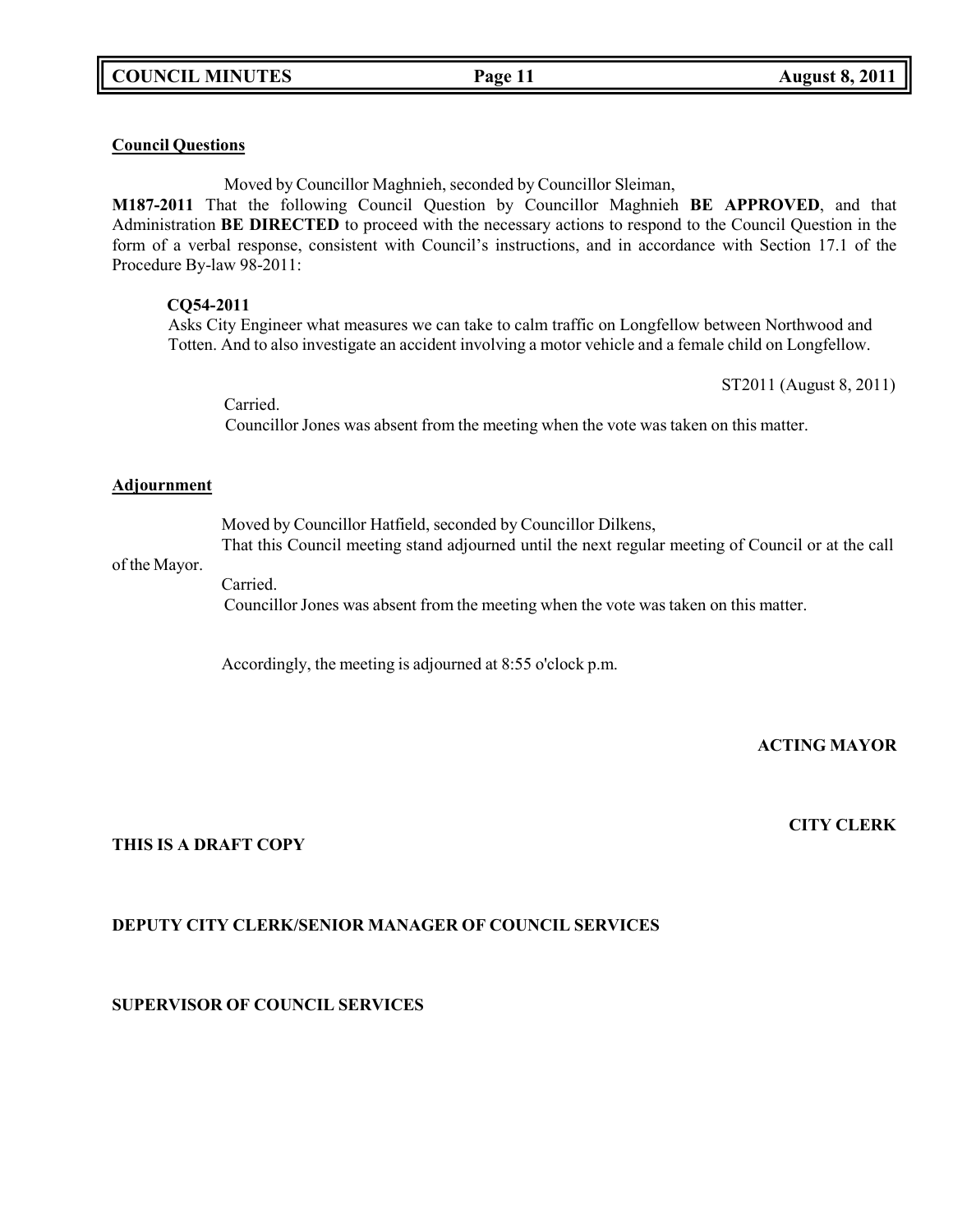# **COUNCIL MINUTES Page 12 August 8, 2011**

Payne Sleiman

#### CR209/2011

THAT City Council **AUTHORIZE** Ronna Warsh, Community Development and Health Commissioner and Corporate Leader Social Development, Health, Recreation and Culture as an additional signing authority for the Ontario Works bank account.

Carried.

Report Number 15437 AF2011 C19

Payne Sleiman

CR210/2011

THAT Council **APPROVE** the award of Tender No.78-11 for the Roof Replacement Parks Yard, located at 2461 McDougall Ave. to Rauth Roofing Limited in the amount of One Hundred Seventy Five Thousand, Seven Hundred Twenty-Seven Dollars (\$175,727) including HST, to be funded from Roof Replacement project 7085008 in accordance with the 2011 Approved Capital Budget.

AND that the Chief Administrative Officer and City Clerk **BE AUTHORIZED** to sign a contract with the low bidder, satisfactory in form to the City Solicitor, in financial content to the Chief Financial Officer and City Treasurer, and in technical content to the Manager of Real Property Asset Planning.

Carried

Report Number 15409 APM/11131 C1

Payne Sleiman

## CR211/2011

**THAT** City Council **AUTHORIZE** the City Engineer to enter into a contract with Safe Guard Products for the installation of a non slip surfacing process for various indoor and outdoor City pools at a total value of \$153,260.00 plus applicable taxes; and further,

**THAT** City Council **AUTHORIZE** the City Treasurer to issue a tax receipt to Safe Guard Products for their cash donation of \$153,260.00 plus applicable taxes to be issued upon receipt of said funds from the donor via a cheque exchange; and further,

**THAT** the Mayor and Council **RECOGNIZE** and thank Safe Guard Products for their civic minded donation.

Carried.

Report Number 15355 SR2011 C2

Payne Sleiman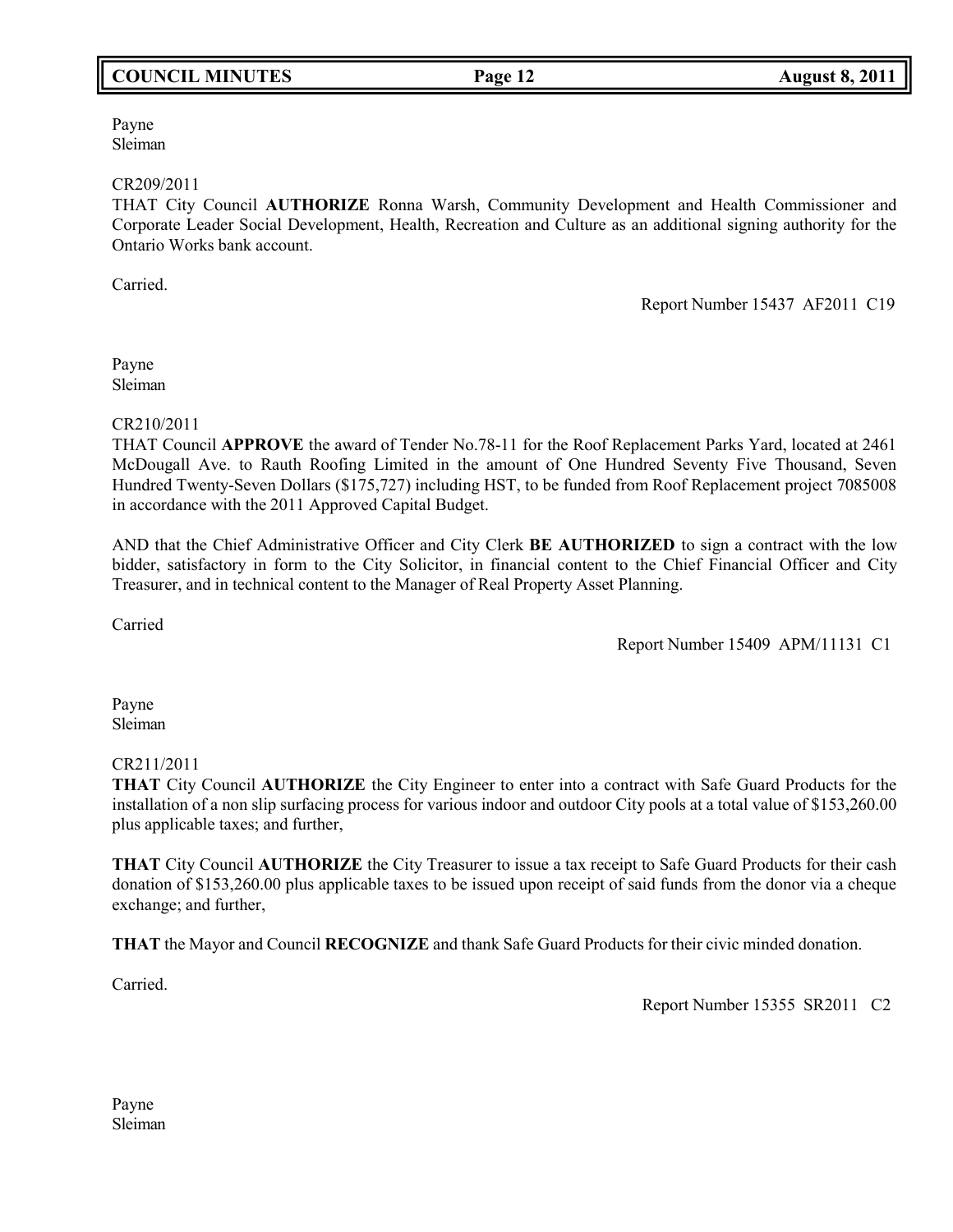|  | <b>COUNCIL MINUTES</b> |
|--|------------------------|
|--|------------------------|

# CR212/2011

THAT the Residential Rehabilitation Assistance Program Agency Agreement between Canada Mortgage and Housing Corporation (CMHC) and The Corporation of the City of Windsor **BE EXTENDED** from July 1, 2011 – August 31, 2011; and further,

THAT the Community Development and Health Commissioner **BE AUTHORIZED** to execute the Residential Rehabilitation Assistance Program (RRAP) 2010/2011 Budget Allocation Agency Agreement between Canada Mortgage and Housing Corporation (CMHC) and The Corporation of the City of Windsor provided the agreement is in a form and content satisfactory to the City Solicitor, satisfactory in financial content to the City Treasurer and satisfactory in technical content to the Executive Director of Housing and Children's Services.

Carried.

Report Number 15417 SB/10486 C3

Payne Sleiman

# CR213/2011

- **I.** That **APPROVAL BE GIVEN** to carry out an estimated total gross expenditure of \$83,643 for CCTV inspection works for the Windsor-Essex Parkway with approximately \$32,235 to be recovered from Parkway Infrastructure Constructors (PIC). All costs will be charged to Chartfield: 007-5410-1790-02942- 7069019 (Closed Circuit (CCTV) Program; and
- **II.** That **APPROVAL BE GIVEN** to transfer surplus funds of \$51,408 from Project #7082019 (Norman Road – Joinville Avenue to South of Haig Avenue Sewer Rehabilitation Project) to Project #7069019 (Closed Circuit (CCTV) Program for the CCTV inspection for the Windsor-Essex Parkway; and
- **III.** That, in order to proceed as early as possible on the inspection work, the City Engineer **BE AUTHORIZED** to proceed with the Award of Tender to the low bidder, subject to the tender meeting project specifications and being within budget and subject to the terms and conditions of the City of Windsor's Purchasing By-law 400-2004; and that the Chief Administrative Officer and City Clerk **BE AUTHORIZED** to sign a contract with the low tenderer, satisfactory in form to the City Solicitor, in financial content to the City Treasurer, and in technical content to the City Engineer; and
- **IV.** That the City Engineer **BE REQUIRED** to provide an Information Report on the tender award to the next Council Meeting following the Award of Tender.

Carried.

Report No. 15393 SW/11124 C4

Payne Sleiman

# CR214/2011

**I** That the application of Garden Homes Construction Company Ltd. for part-lot control exemption for lands known municipally as 3205 to 3282 Arpino Avenue and legally described as Lots 14 to 23 and Lots 26 to 34, Plan 12M-513 and Lot 25, Plan 12M-513, (now designated as Parts 1 to 4 on Reference Plan 12R-21746), as identified on attached **Map No. PLC-004/11-1**, to allow the creation of 40 lots for semi-detached dwelling units, **BE APPROVED** for a period of 5 years; and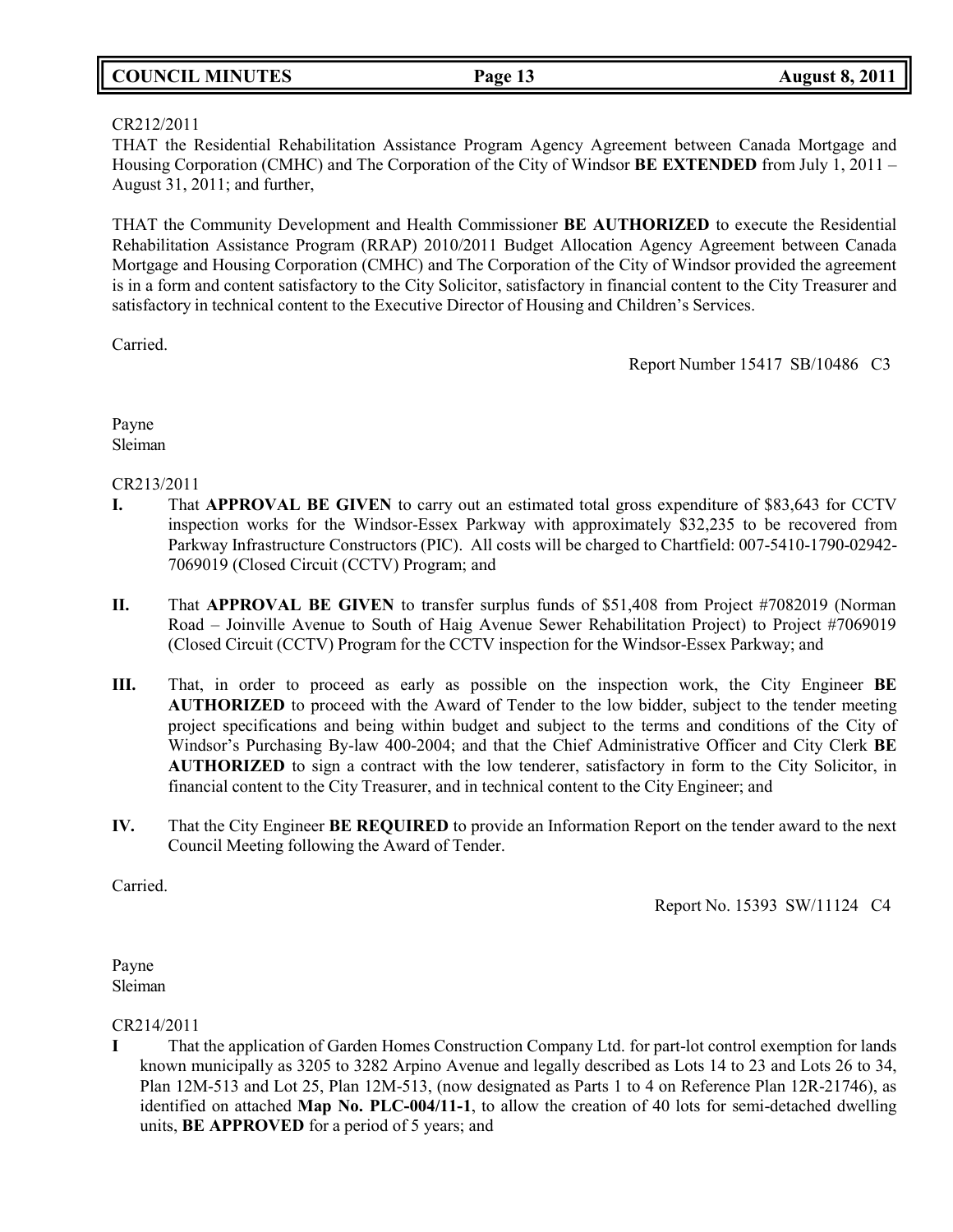# **COUNCIL MINUTES Page 14 August 8, 2011**

# **II** That By-law No. 142-2011 **BE ENACTED.**

Carried.

**Appendices** Map No. PLC-004/11-1 Report No. 15403 ZPLC2011 C5

Payne Sleiman

#### CR215/2011

- I. THAT Facca Incorporated **BE AWARDED** RFP #63-11 in the amount of \$1,222,000.00, plus HST, for the construction of the College Avenue Bridge; and further, that the Chief Administrative Officer and City Clerk **BE AUTHORIZED** to sign the necessary agreement, such agreement shall be approved as to technical content to the City Engineer, in financial content to the Chief Financial Officer and City Treasurer and in legal content to the City Solicitor; and
- II. THAT Dillon **BE RETAINED** to conduct contract monitoring of the design build contract to an upset limit of \$30,000.
- III. Due to tight scheduling and time constraints to complete the project, Council **WAIVE** the Noise By-law for RFP 63-11.

Carried.

Report No. 15420 SW/11133 C6

Payne Sleiman

## CR216/2011

THAT the transfer of \$250,000 from the \$6.59 million placeholder in the 2011 Capital Budget to the Ducharme Road Connection Project **BE APPROVED**.

Carried.

Report Number 15407 APM2011 C7

Payne Sleiman

#### CR217/2011

That the report of the Property Supervisor with respect to the Lease of vacant land in Malden Park, Windsor, Ontario **BE RECEIVED FOR INFORMATION.**

AND THAT **APPROVAL BE GIVEN** by Council for the Lease of the vacant land in Malden Park under the following terms and conditions:

## **BASIC TERMS:**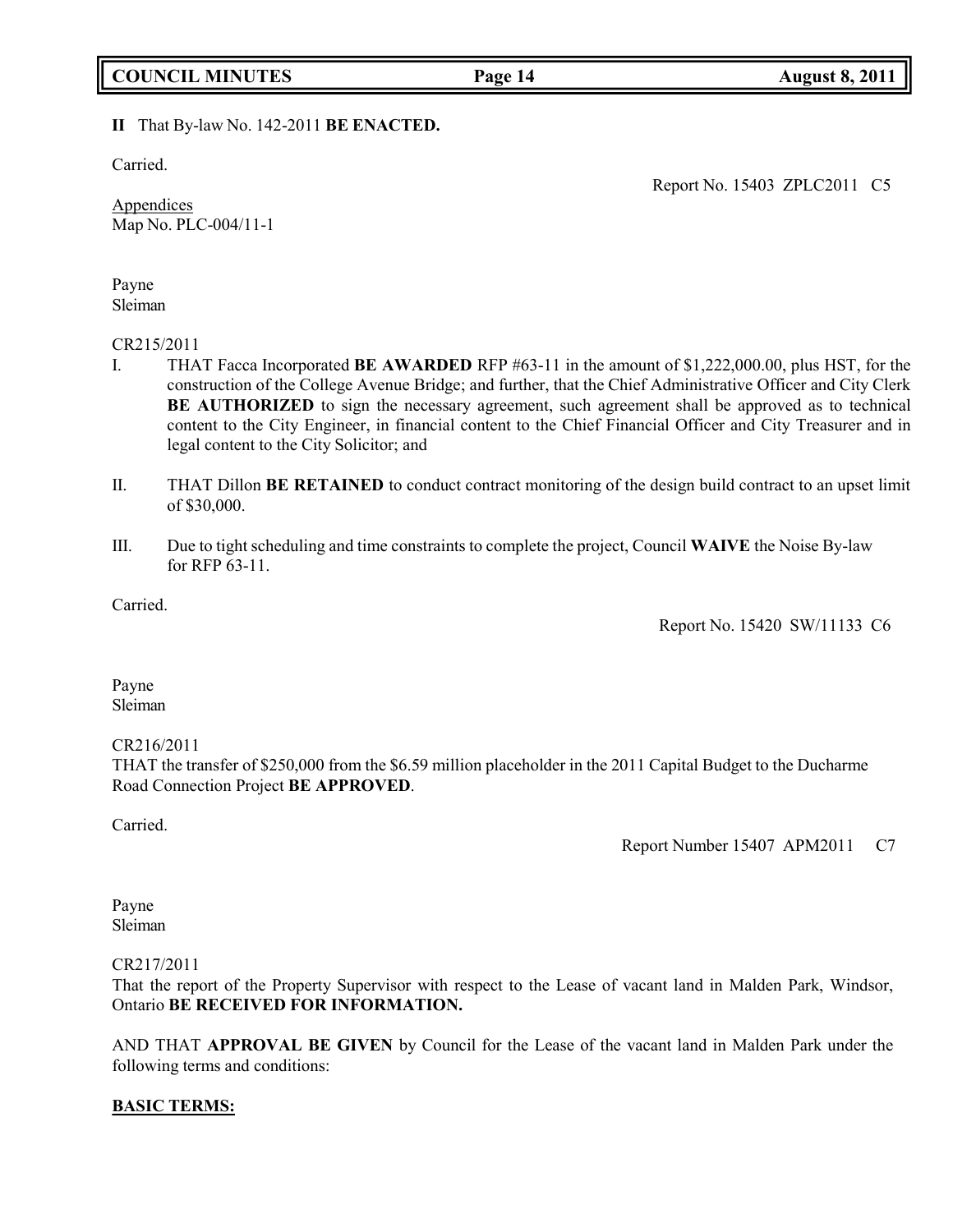| <b>COUNCIL MINUTES</b> |                                | Page 15                                                                                                         | <b>August 8, 2011</b> |
|------------------------|--------------------------------|-----------------------------------------------------------------------------------------------------------------|-----------------------|
| a)                     | <b>Tenant</b>                  | Erie Wildlife Rescue Inc.                                                                                       |                       |
| b)                     | <b>Tenant's Address</b>        | $c$ /o Mr. D. Dutot, M.A.A.T.O.<br>Mind Quest Engineering<br>14140 Riverside Drive East<br>Tecumseh, ON N8N 1B6 |                       |
| c)                     | <b>Commencement Date</b>       | January 1, 2012                                                                                                 |                       |
| d)                     | <b>Term</b>                    | 99 years                                                                                                        |                       |
| $\mathbf{e}$           | <b>Termination Date</b>        | December 31, 2111                                                                                               |                       |
| f)                     | <b>Leased Land</b>             | See hatched area on attached drawing (Appendix "A").<br>To be legally described by survey.                      |                       |
| g)                     | <b>Area of Leased Premises</b> | Approximately 2 acres                                                                                           |                       |
| h)                     | <b>Base Rent</b>               | $$1,000.00$ (Annually)                                                                                          |                       |
| i)                     | <b>Monthly Base Rent</b>       | Not Applicable                                                                                                  |                       |
| j)                     | <b>Maintenance Costs</b>       | Tenant is responsible for all maintenance costs.                                                                |                       |
| $\bf k)$               | <b>Property Tax</b>            | Not Applicable.<br>Property will be deemed a Municipal Capital Facility.                                        |                       |
| $\mathbf{I}$           | <b>Security Deposit</b>        | None.                                                                                                           |                       |
| m)                     | <b>Renewal Option</b>          | None. At end of 99 year term building and all other<br>improvements will revert to City of Windsor.             |                       |
| $\mathbf{n}$           | <b>Utilities</b>               | Tenant is responsible for all utility/operating costs.                                                          |                       |
| $\bf{0}$               | <b>Permitted Use</b>           | Wildlife Refuge Facility                                                                                        |                       |
| $\mathbf{p}$           | <b>Insurance</b>               | General Liability Insurance<br>Minimum Limit \$2.0M                                                             |                       |

**q)** Tenant will at its cost, provide all capital improvements including but not limited to an approximate 8,000 square foot building, services to building, fencing, parking area etc.; and

THAT the Chief Administrative Officer and City Clerk **BE AUTHORIZED** to sign a Lease Agreement, to be satisfactory in form to the City Solicitor and in content to the Director of Parks and Facilities.

Carried.

Report Number 15395 ZS/11119 C8

**Appendices** Drawing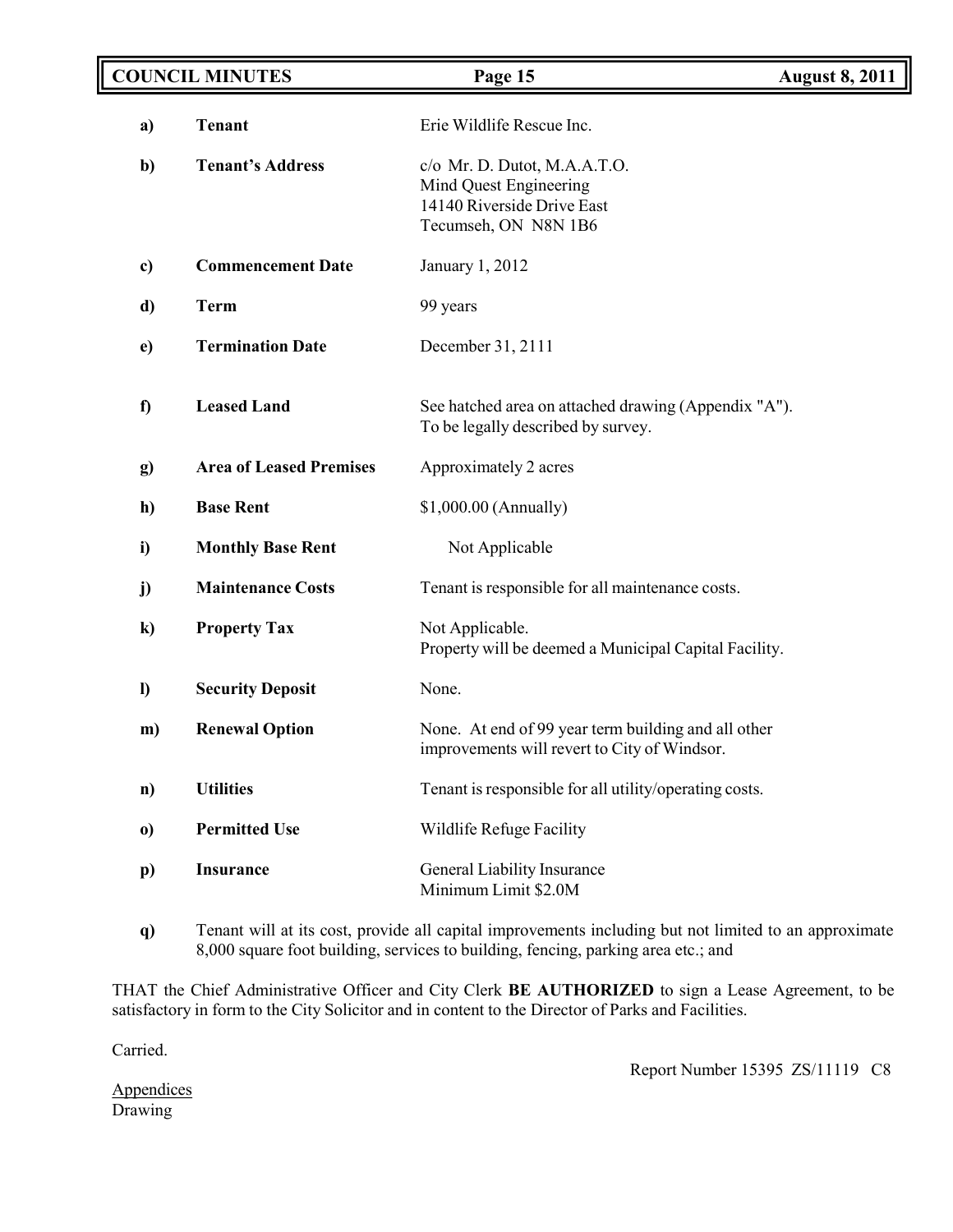Payne Sleiman

## CR218/2011

**WHEREAS** in the opinion of the Treasurer and the Council the proposed lease will not materially impact the debt and financial obligation of the City of Windsor, and its risks, in combination with all other leases of that category entered into or proposed to be entered into this year by the City of Windsor and will not result in a material impact for the community; therefore

# **BE IT RESOLVED THAT** Council **APPROVE** the replacement of:

- Five photocopiers for Employment & Social Services.
- One photocopier for Information Technology.
- Two photocopiers for Recreation & Culture.
- One photocopier for Operations (Parking Enforcement).
- One photocopier for CAO's Office.
- Two photocopiers for Windsor Police Services.

# **BE IT RESOLVED THAT** Council **APPROVE** the new addition of:

• One photocopier for Licensing.

# **BE IT RESOLVED THAT** Council **APPROVE** the certified wiping of:

- Five photocopiers for Employment & Social Services.
- One photocopier for Information Technology.
- Two photocopiers for Recreation & Culture.
- One photocopier for Operations (Parking Enforcement).
- One photocopier for CAO's Office.

Carried.

Report Number 15414 AF2011 C9

Payne Sleiman

#### CR219/2011

That the results of the poll conducted by the Deputy City Clerk on July 20, 2011 approving the following recommendation **BE CONFIRMED AND RATIFIED**:

THAT City Council **AUTHORIZE** the CAO, Fire Chief and Social and Health Service Commissioner to take necessary steps to accommodate Northern Evacuees at the urgent request of the federal government and the Emergency Management Office of Ontario, with final funding arrangements to be pursued by the CAO, City Solicitor, City Treasurer, and Social and Health Services Commissioner.

Carried.

Report Number 15430 SS2011 C10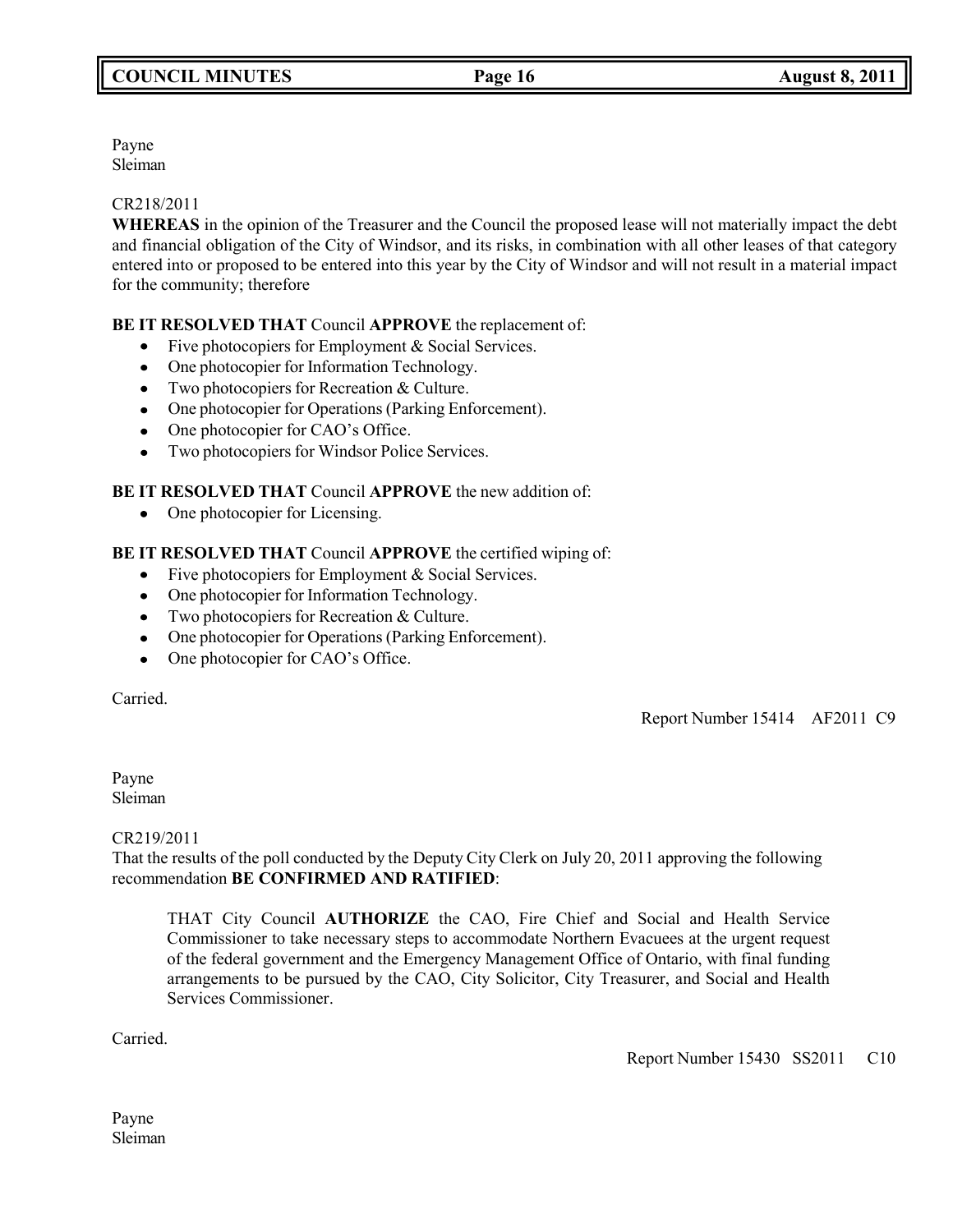# **COUNCIL MINUTES Page 17 August 8, 2011**

## CR220/2011

- **I.** That the Chief Administrative Officer and the City Clerk **BE AUTHORIZED** to sign the agreement for a loan of funds, not to exceed \$3,000,000.00 and to be repaid in 2018 by the Windsor Utilities Commission for the construction of a new 900 mm diameter water main on County Road 42, between Walker Road and 8th Concession Rd., satisfactory as to form to the City Solicitor, and as to financial content to the City Treasurer, and as to technical content to the City Engineer; and
- **II.** That the Chief Administrative Officer and the City Clerk **BE AUTHORIZED** to sign an easement agreement with the Windsor Utilities Commission for a new 900 mm diameter water main to be constructed on Airport lands along County Road 42, between Walker Road and 8th Concession Rd., satisfactory as to form to the City Solicitor, and as to financial content to the City Treasurer, and as to technical content to the City Engineer and subject to approval by the Windsor Airport Board of Directors.

Carried.

Report Number 15421 APM/10883 C11

Sleiman Dilkens

## CR221/2011

That the report of the City Planner dated July 7, 2011 entitled "Building Condition Report/Offer to Purchase Our Lady of the Rosary Church, 2879 Riverside Drive East" **BE DEFERRED** to the

August 29, 2011 meeting of Council peremptory to allow for all interested parties to be in attendance.

Carried.

Report Number 14984 MBA/10054 12

Jones Hatfield

## CR222/2011

That **APPROVAL BE GIVEN** to enter into negotiations with TDI Golf for the Bunker Rehabilitation/Restoration at Roseland Golf and Curling Club for an amount so as not to exceed the overall budget of the project as approved by City Council. The project is to be charged to project

001-7111036; and further that the CAO and City Clerk **BE AUTHORIZED** to sign an agreement satisfactory in form to the City Solicitor, in technical content to the General Manager of Roseland, and in financial content to the City Treasurer.

Carried. Councillor Halberstadt voting nay.

Report Number 15411 APM/11106 13

Payne Sleiman

## CR223/2011

1. That Council agrees **TO EXTEND** the contract of the Environmental Coordinator Assistant/WECEC Coordinator, for the period of August 27, 2011 until April 27, 2012, in content satisfactory to the Executive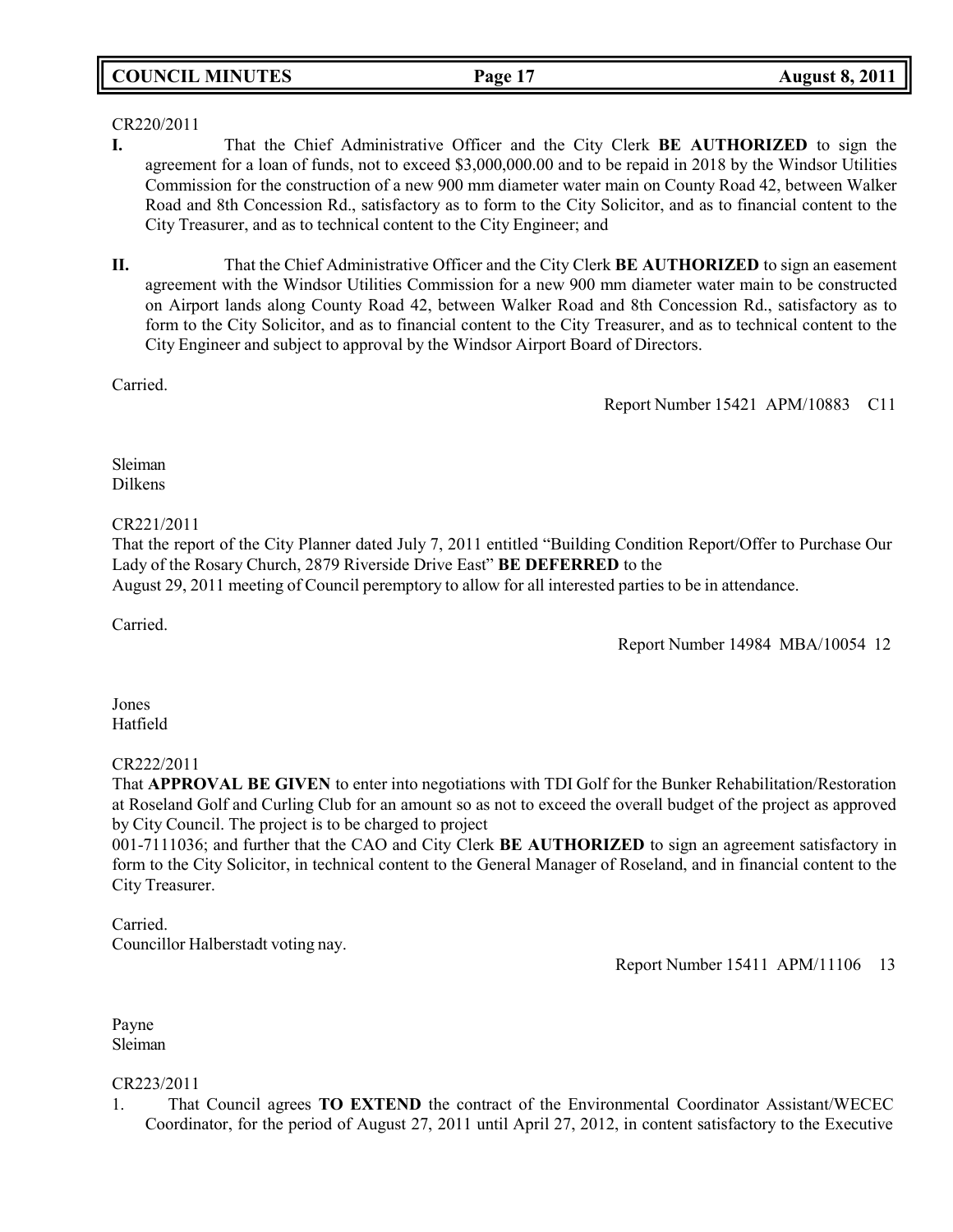# **COUNCIL MINUTES Page 18 August 8, 2011**

Director of Human Resources and in legal content satisfactory to the City Solicitor, with the contract extension to be signed by the Chief Administrative Officer and City Clerk.

2. That, upon Council's approval of the recommendations in this report, the City Clerk **FORWARD** a copy of this report and applicable Windsor City Council Resolution(s) to the Clerk of the County of Essex for Essex County Council approval.

Carried.

Report Number 15387 MB2011 C14

Dilkens Maghnieh

# CR224/2011

THAT Council **RECEIVE FOR INFORMATION** the 2011 2nd Quarter Operating Budget Variance Report dated July 27, 2010 from the CFO & City Treasurer and;

THAT Council **APPROVE** the following proposed future annual operating budget variance report timelines:

- *Operating Budget Variance Report (As of March 31st)*  Reported to Executive Committee in  $\bullet$ May (this report will only be done in years where the budget will be approved in February or earlier)
- *Operating Budget Variance Report (As of May 31st)* Reported to Executive Committee in July
- *Operating Budget Variance Report (As of August 31st)* Reported to Executive Committee in **October**
- *Operating Budget Variance Report (As of December 31st)* Reported to Executive Committee in March (of the following year)

THAT the CAO in concert with the CFO & City Treasurer **BE DIRECTED** to continue monitoring the 2011 Operating Budget and continue to seek further means of offsetting the projected variances.

Carried.

**Clerk's Note**: During question period for this item, Councillor Halberstadt asks budgetary questions pertaining to the application to quash certain bylaws related to the boarded up houses west of the Ambassador Bridge and as a result, Councillor Payne discloses an interest in terms of his involvement in the BUHDAG application and departs the meeting for this portion of the discussion only.

Report Number 15413 SR2011 15

Jones Valentinis

## CR225/2011

That the report of the Chief Administrative Officer dated July 15, 2011 entitled "Status of Property at 3110 Sandwich Street" **BE DEFERRED** a minimum of four weeks to allow for Administration to enter into meaningful discussions with a representative of Suncor Energy regarding the possibility of a long term lease arrangement.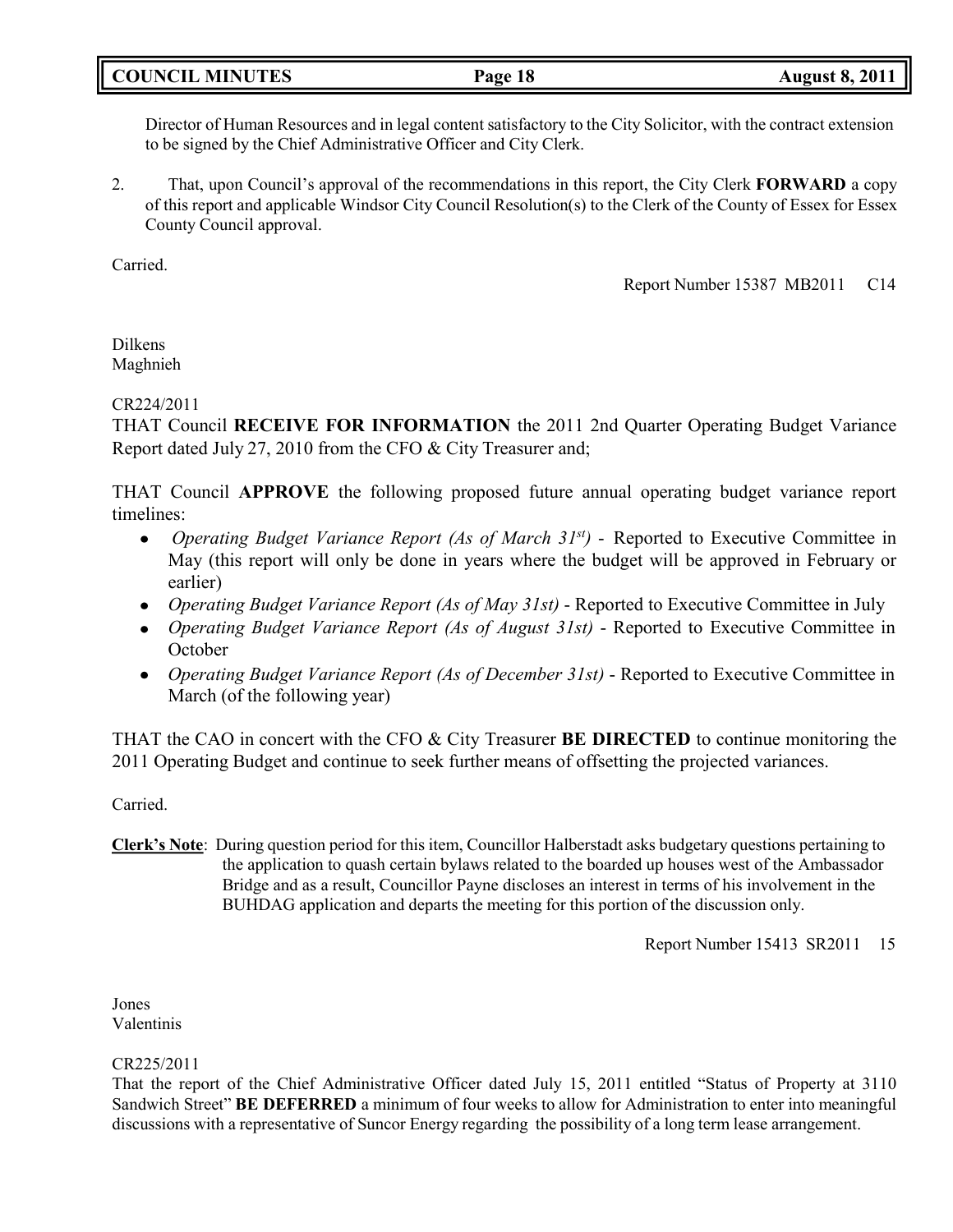# **COUNCIL MINUTES Page 19 August 8, 2011**

Carried.

Report Number 15431 AF2011 16

Valentinis Hatfield

### CR226/2011

That the request from the University of Windsor Students Alliance to stage the UWSA Coming Home Music Festival at the Riverfront Festival Plaza on September 6, 2011 between the hours of 4 pm and 11 pm and for a Noise By-law exemption for that period **BE APPROVED** subject to the standard Special Events Terms and Conditions previously approved by Council.

Carried.

Report Number 15429 SR/11134 17

Valentinis Hatfield

### CR227/2011

That the report of the Executive Director of Recreation and Culture dated July 29, 2011 entitled "Via Italia International Bicycle Race – Temporary Road Closure and Noise By-law Exemption, September 4, 2011" **BE WITHDRAWN**, as requested by the event organizers as it was determined that the proposed course would require a very complex technical detour plan, as well as more committed personnel to safely control traffic.

Carried.

Report Number 15433 SR/11136 18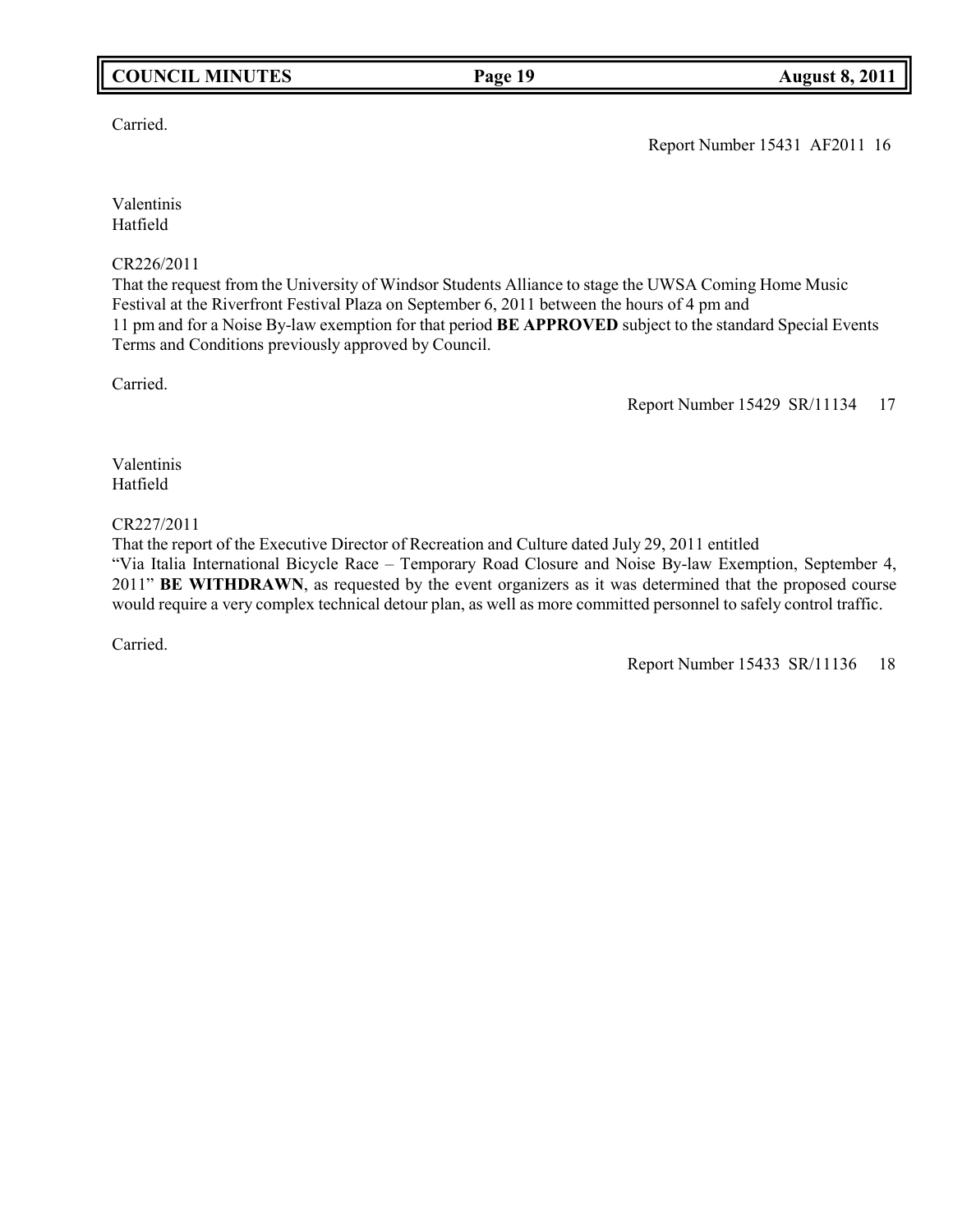| <b>COUNCIL MINUTES</b> |  |
|------------------------|--|
|------------------------|--|

**ADOPTED** by Council at its meeting held August 8, 2011 [**M180-2011**] SV/bm

# **SPECIAL MEETING OF COUNCIL – IN CAMERA August 8, 2011**

# **Meeting called to order at: 5:00 p.m.**

# **Members in Attendance:**

Councillor B. Marra, Acting Chair Councillor D. Dilkens Councillor R. Jones Councillor A. Halberstadt Councillor F. Valentinis Councillor P. Hatfield Councillor J. Gignac Councillor A. Maghnieh (arrives at 5:03 p.m.) Councillor H. Payne Councillor E. Sleiman

# **Members Absent:**

Mayor E. Francis(representing the City of Windsor on an economic development matter)

# **Also in attendance:**

H. Reidel, Chief Administrative Officer

- M. Sonego, City Engineer and Corporate Leader Environmental Protection and Transportation
- G. Wilkki, City Solicitor and Corporate Leader Economic Development and Public Safety
- S. Vlachodimos, Deputy City Clerk
- O. Colucci, Chief Financial Officer/City Treasurer and Corporate Leader Finance and Technology
- N. Coleman, Mayor's Chief of Staff
- C. Glassford, Legal Counsel (Item 1)
- D. Sadler, Executive Director Parks and Facilities (Item 1)

# **Verbal Motion is presented by Councillor Sleiman, seconded by Councillor Payne, to move in Camera for discussion of the following item(s):**

| Item No. | <b>Subject</b>          | Section – Pursuant to<br>Municipal Act, 2001, as<br>amended |
|----------|-------------------------|-------------------------------------------------------------|
|          | Legal matter – contract | 239(2)(a)(e)(f)                                             |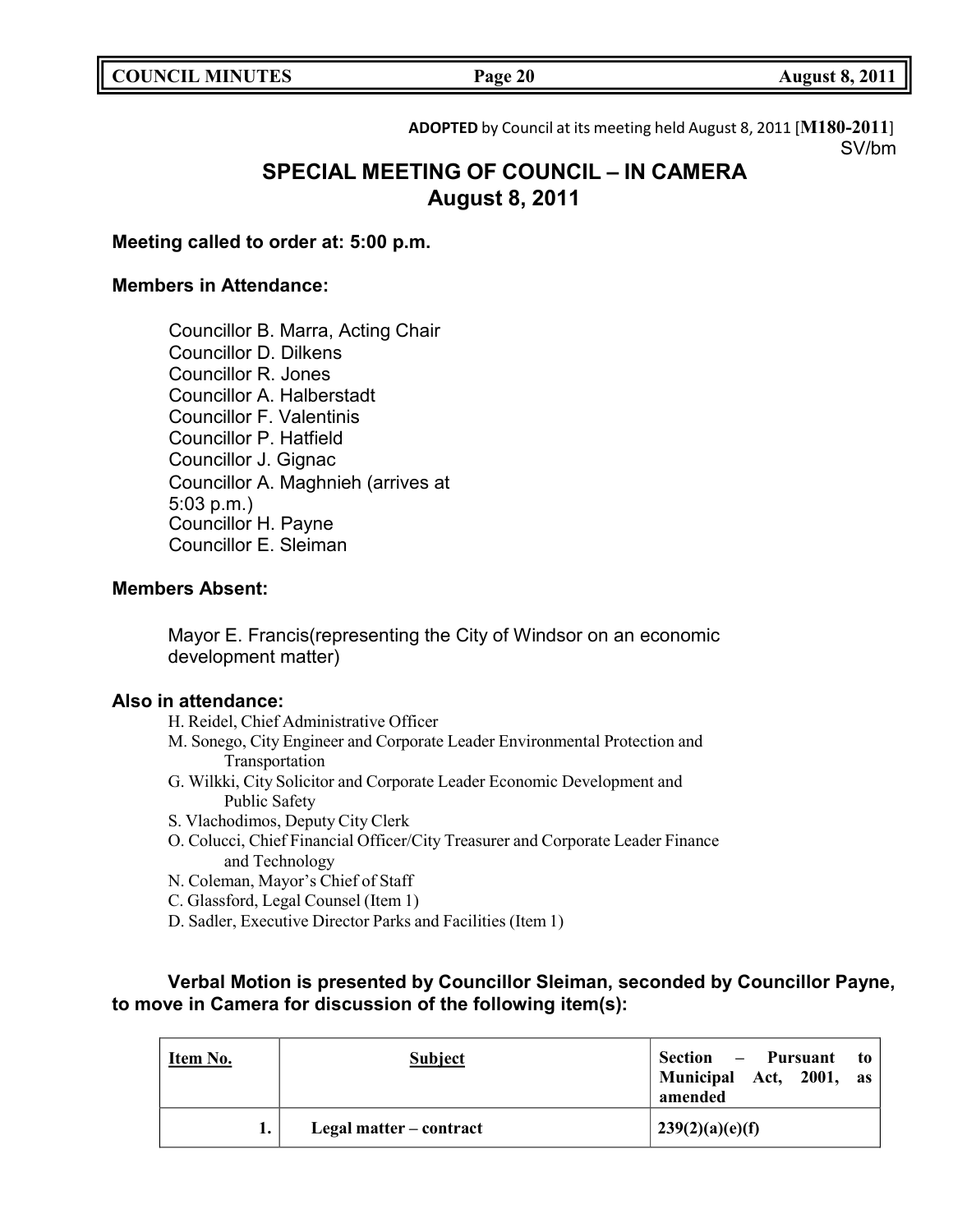| Legal matter – litigation                                                                            | 239(2)(e) |
|------------------------------------------------------------------------------------------------------|-----------|
| Property/Legal matter – acquisition of land – $\frac{239(2)(c)(f)}{2}$<br>solicitor-client privilege |           |

# **Motion Carried.**

# **Declarations of Pecuniary Interest:**

Councillor Payne discloses an interest and abstains from voting on Item 2, legal matter -litigation, as it is related to litigation which he is a party to.

# **Discussion on the items of business. (Items 1, 3 and 2)**

**Councillor Payne leaves the meeting at 5:37 p.m., during discussion on Item 2 and returns at 5:38 p.m.**

**Verbal Motion is presented by Councillor Maghnieh, seconded by Councillor Hatfield, to move back into public session.**

**Motion Carried.**

# **Moved by Councillor Maghnieh, seconded by Councillor Hatfield, THAT the Clerk BE DIRECTED to transmit the recommendation(s) contained in the report(s) discussed at the In-Camera Council Meeting held August 8, 2011 directly to Council for consideration at the next Regular Meeting.**

1. That the recommendation contained in the in-camera report from Legal Counsel, Executive Director of Parks & Facilities, City Solicitor and Corporate Leader Economic Development and Public Safety, Chief Financial Officer/City Treasurer and Corporate Leader Finance and Technology and City Engineer and Corporate Leader Environmental Protection and Transportation respecting a legal matter – contract **BE APPROVED**.

2. That the recommendation contained in the in-camera report from Senior Legal Counsel and City Solicitor and Corporate Leader Economic Development and Public Safety respecting a legal matter - litigation **BE APPROVED**.

# **Councillor Payne discloses an interest and abstains from voting.**

3. That the recommendation contained in the in-camera report from Legal Counsel, City Solicitor and Corporate Leader Economic Development and Public Safety and Chief Financial Officer/City Treasurer and Corporate Leader Finance and Technology respecting a property/legal matter – acquisition of land – solicitor-client privilege **BE RECEIVED** and that Administration **BE AUTHORIZED** to proceed in accordance with the verbal instructions of Council.

# **Motion Carried.**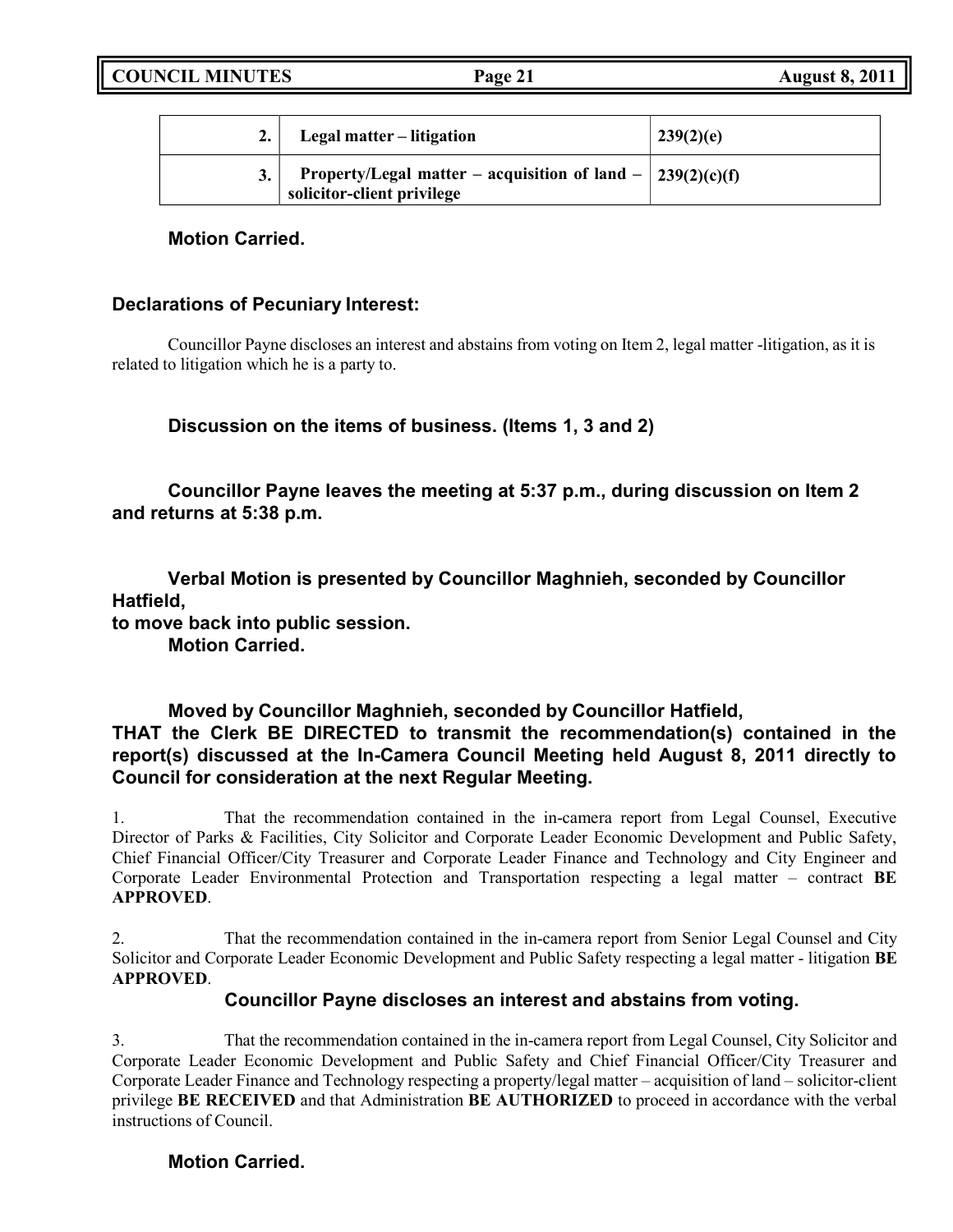| <b>COUNCIL MINUTES</b> | Page 22 | <b>August 8, 2011</b> |
|------------------------|---------|-----------------------|
|                        |         |                       |

**Moved by Councillor Hatfield, seconded by Councillor Maghnieh, That the special meeting of council held August 8, 2011 BE ADJOURNED. (Time: 5:41 p.m.) Motion Carried.**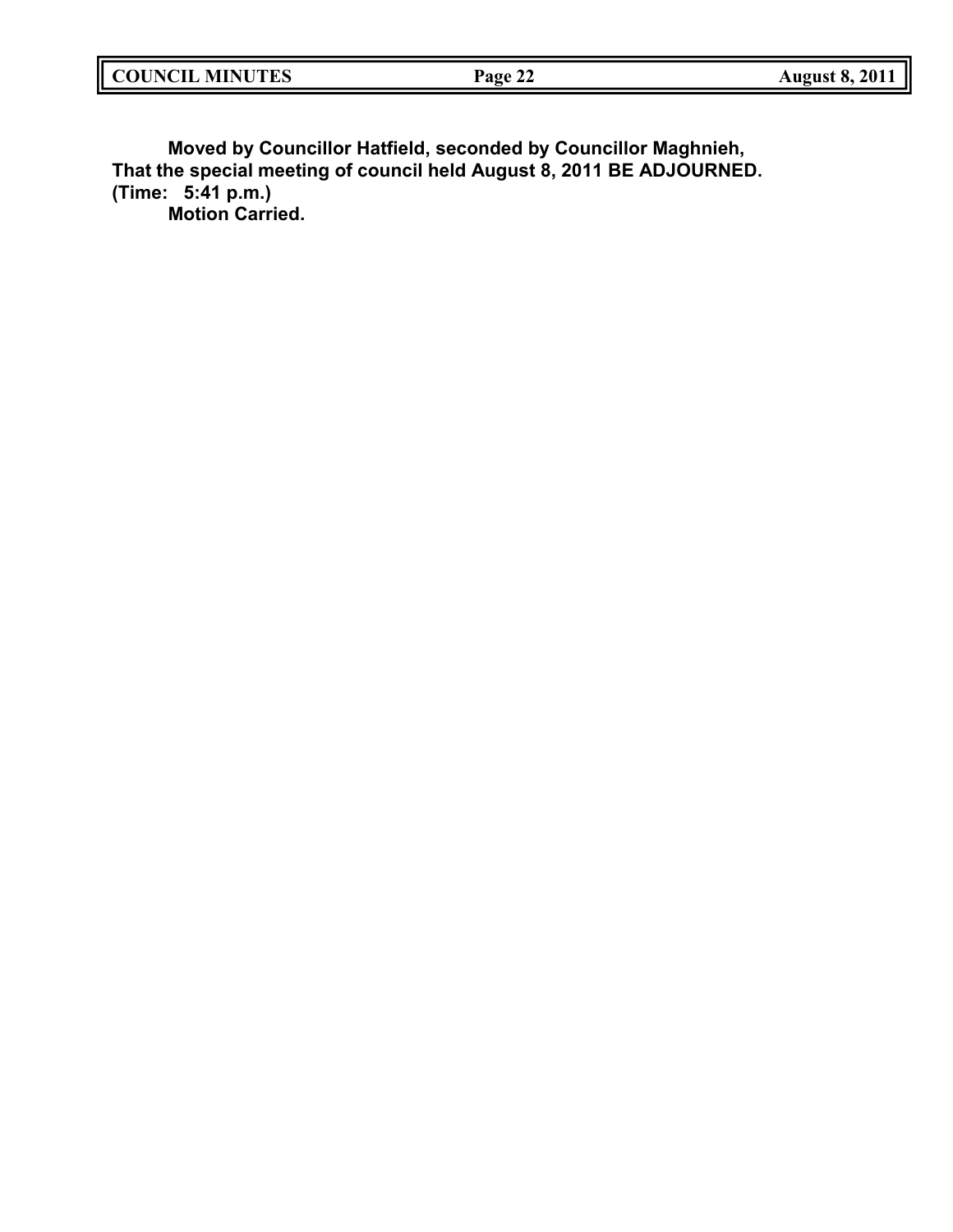|  | <b>COUNCIL MINUTES</b> |
|--|------------------------|
|--|------------------------|

**Page 23 August 8, 2011** 

**ADOPTED** by Council at its meeting held August 8, 2011 [**M179-2011**] SV/bm

# **SPECIAL MEETING OF COUNCIL – IN CAMERA July 25, 2011**

# **Meeting called to order at: 4:22 p.m.**

# **Members in Attendance:**

Mayor E. Francis Councillor D. Dilkens Councillor R. Jones Councillor F. Valentinis (arrives at 5:19 p.m.) Councillor B. Marra Councillor P. Hatfield Councillor J. Gignac Councillor A. Maghnieh Councillor H. Payne Councillor E. Sleiman

# **Members Absent:**

Councillor A. Halberstadt

# **Also in attendance:**

- H. Reidel, Chief Administrative Officer
- M. Sonego, City Engineer and Corporate Leader Environmental Protection and Transportation
- G. Wilkki, City Solicitor and Corporate Leader Economic Development and Public Safety
- S. Vlachodimos, Deputy Clerk
- O. Colucci, Chief Financial Officer/City Treasurer and Corporate Leader Finance and Technology
- N. Coleman, Mayor's Chief of Staff (arrives at 5:03 p.m.)

**Verbal Motion is presented by Councillor Hatfield, seconded by Councillor Dilkens,**

**that Rule 3.3 (c) of the** *Procedure By-law, 98-2011,* **BE WAIVED to add the following Agenda items:**

- **4. Property Matter – Economic Development update**
- **5. Property/Legal Matter – update**

# **Motion Carried.**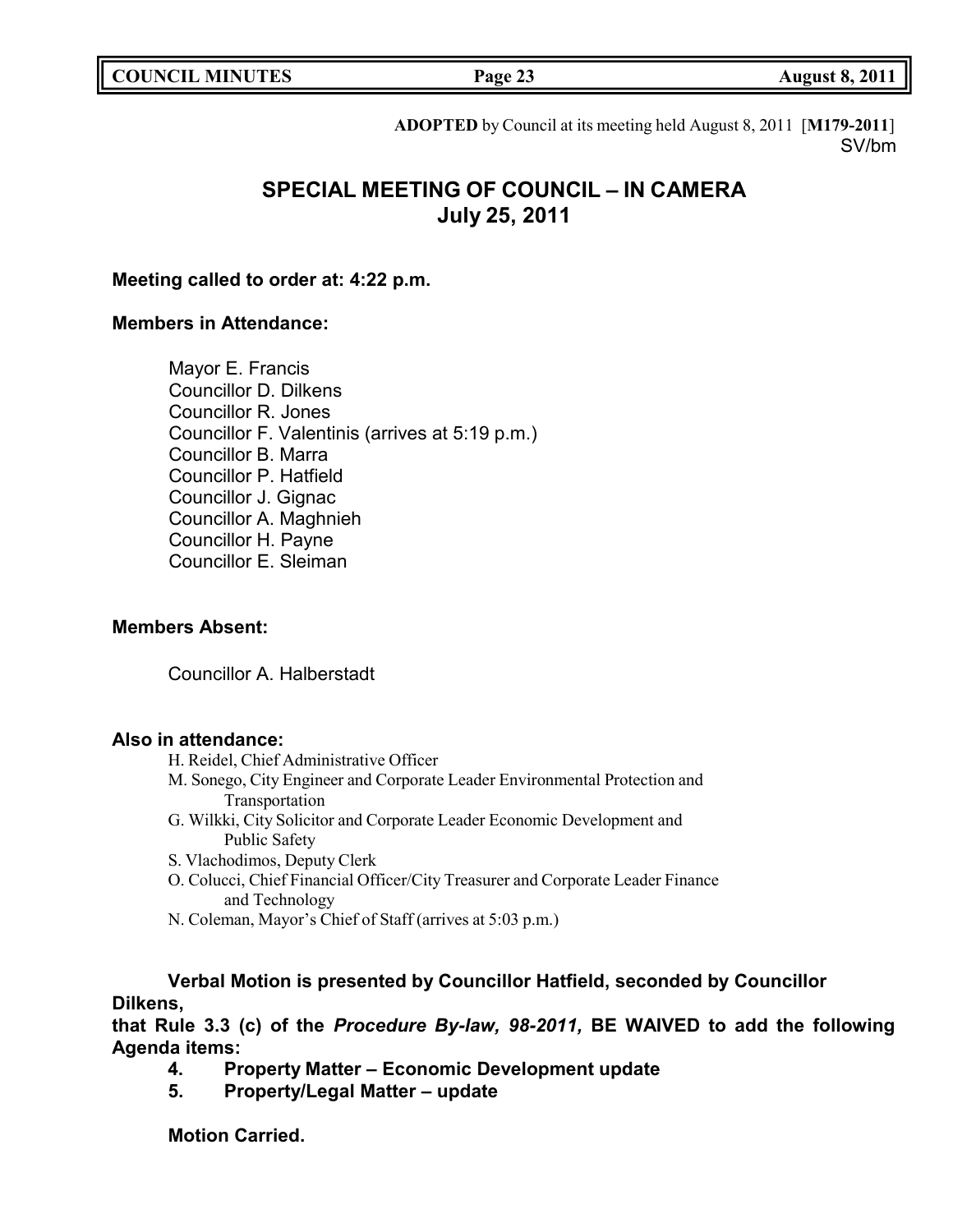| <b>COUNCIL MINUTES</b> | Page 24 | <b>August 8, 2011</b> |
|------------------------|---------|-----------------------|
|                        |         |                       |

**Verbal Motion is presented by Councillor Hatfield, seconded by Councillor Dilkens,**

**to move in Camera for discussion of the following item(s), adding Items 4 and 5:**

| Item No. | <b>Subject</b>                                                                  | Section – Pursuant to<br><b>Municipal</b><br>2001,<br>Act,<br><b>as</b><br>amended |
|----------|---------------------------------------------------------------------------------|------------------------------------------------------------------------------------|
| 1.       | Employee matter – identifiable individual                                       | 239(2)(b)                                                                          |
| 2.       | Legal matter - advice                                                           | 239(2)(f)                                                                          |
| 3.       | Employee matter – identifiable individual<br>Note: walk-on report               | 239(2)(b)                                                                          |
| 4.       | <b>Property matter – Economic Development</b><br>update - verbal report - ADDED | 239(2)(c)                                                                          |
| 5.       | Property/Legal matter – update – verbal<br>report - ADDED                       | 2392(a)                                                                            |

# **Motion Carried.**

# **Declarations of Pecuniary Interest:**

None declared.

**Discussion on the items of business. (Items 3, 1, 2, 5 and 4)**

# **Verbal Motion is presented by Councillor Marra, seconded by Councillor Jones, to move back into public session.**

**Motion Carried.**

# **Moved by Councillor Jones, seconded by Councillor Marra, THAT the Clerk BE DIRECTED to transmit the recommendation(s) contained in the report(s) discussed at the In-Camera Council Meeting held July 25, 2011 directly to Council for consideration at the next Regular Meeting.**

1. That the recommendation contained in the in-camera report from the City Solicitor and Corporate Leader Economic Development and Public Safety, City Clerk/Licence Commissioner and Corporate Leader Public Engagement and Human Services, Executive Director of Human Resources and Chief Financial Officer/City Treasurer and Corporate Leader Finance and Technology respecting a personal matter about an identifiable individual **BE APPROVED**.

**Councillor Dilkens voting nay.**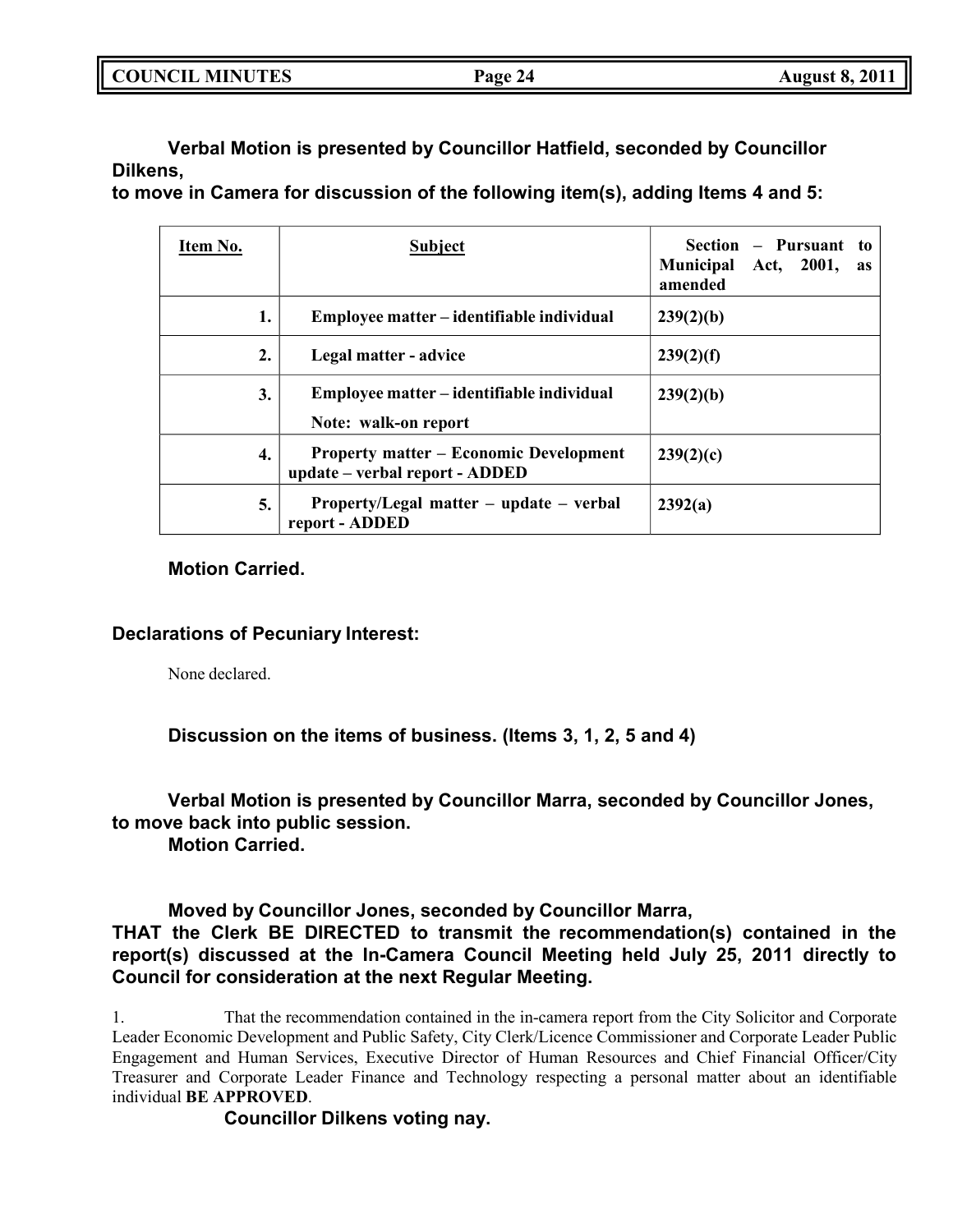**COUNCIL MINUTES Page 25 August 8, 2011**

2. That the recommendation contained in the in-camera report from Legal Counsel, City Solicitor and Corporate Leader Economic Development and Public Safety and Chief Financial Officer/City Treasurer and Corporate Leader Finance and Technology respecting a legal matter - advice **BE APPROVED**.

3. That the recommendation contained in the in-camera report from the City Solicitor and Corporate Leader Economic Development and Public Safety and Chief Financial Officer/City Treasurer and Corporate Leader Finance and Technology respecting a personal matter about an identifiable individual **BE APPROVED**.

4. That the verbal report from Mayor Francis respecting a property matter – economic development update **BE RECEIVED** and that the Mayor **BE AUTHORIZED** to proceed in accordance with the verbal directions of Council.

5. That the verbal report from Mayor Francis respecting a property/legal matter – update **BE RECEIVED FOR INFORMATION**.

# **Motion Carried.**

**Moved by Councillor Sleiman, seconded by Councillor Hatfield That the special meeting of council held July 25, 2011 BE ADJOURNED. (Time: 5:44 p.m.)**

**Motion Carried.**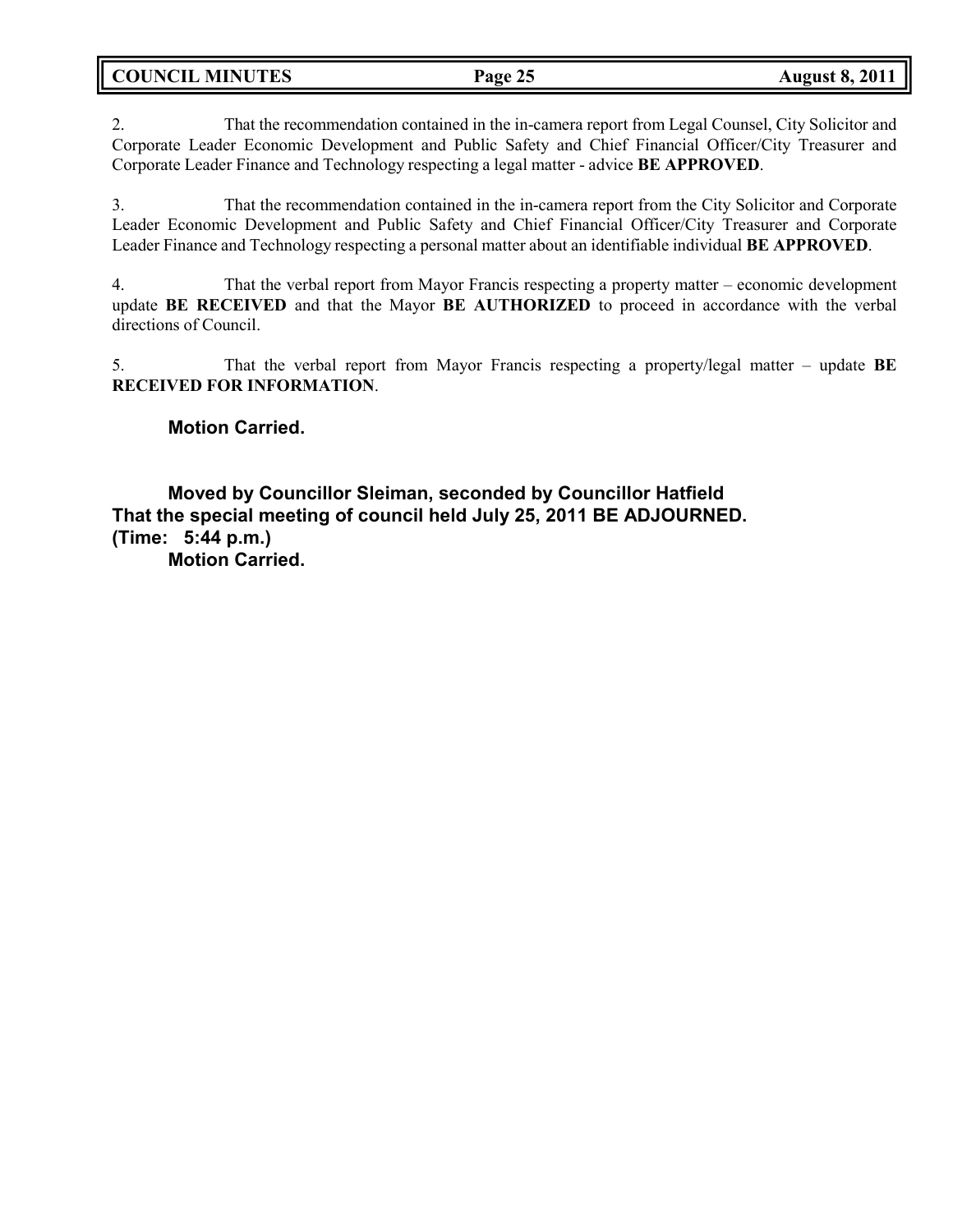**COUNCIL MINUTES Page 26 August 8, 2011**

**ADOPTED** by Council at its meeting held August 8, 2011 [**M193-2011 SDHC18/11**] **/RB** Windsor, Ontario August 8, 2011

# **REPORT NO. 18** of the **SOCIAL DEVELOPMENT, HEALTH & CULTURE STANDING COMMITTEE**

of its meeting held July 13, 2011

| <b>Present:</b> | <b>Councillor Al Maghnieh, Chair</b> |
|-----------------|--------------------------------------|
|                 | <b>Councillor Alan Halberstadt</b>   |
|                 | <b>Councillor Ron Jones</b>          |
|                 | <b>Councillor Ed Sleiman</b>         |

**Regrets: Councillor Percy Hatfield**

That the following recommendation of the Social Development, Health and Culture Standing Committee **BE APPROVED** as follows**:**

Moved by Councillor Jones, seconded by Councillor Halberstadt, That the Report from the Community Development & Health Commissioner entitled "Resident Assessment Instrument – Minimum Data Set 2.0 (RAI-MDS) update" dated June 15, 2011 **BE RECEIVED** for information. Carried.

*Clerk's Note:* The Report from the Community Development & Health Commissioner entitled "Resident Assessment Instrument (RAI-MDS 2.0) update" dated June 15, 2011 is *attached* as background information.

**CHAIRPERSON**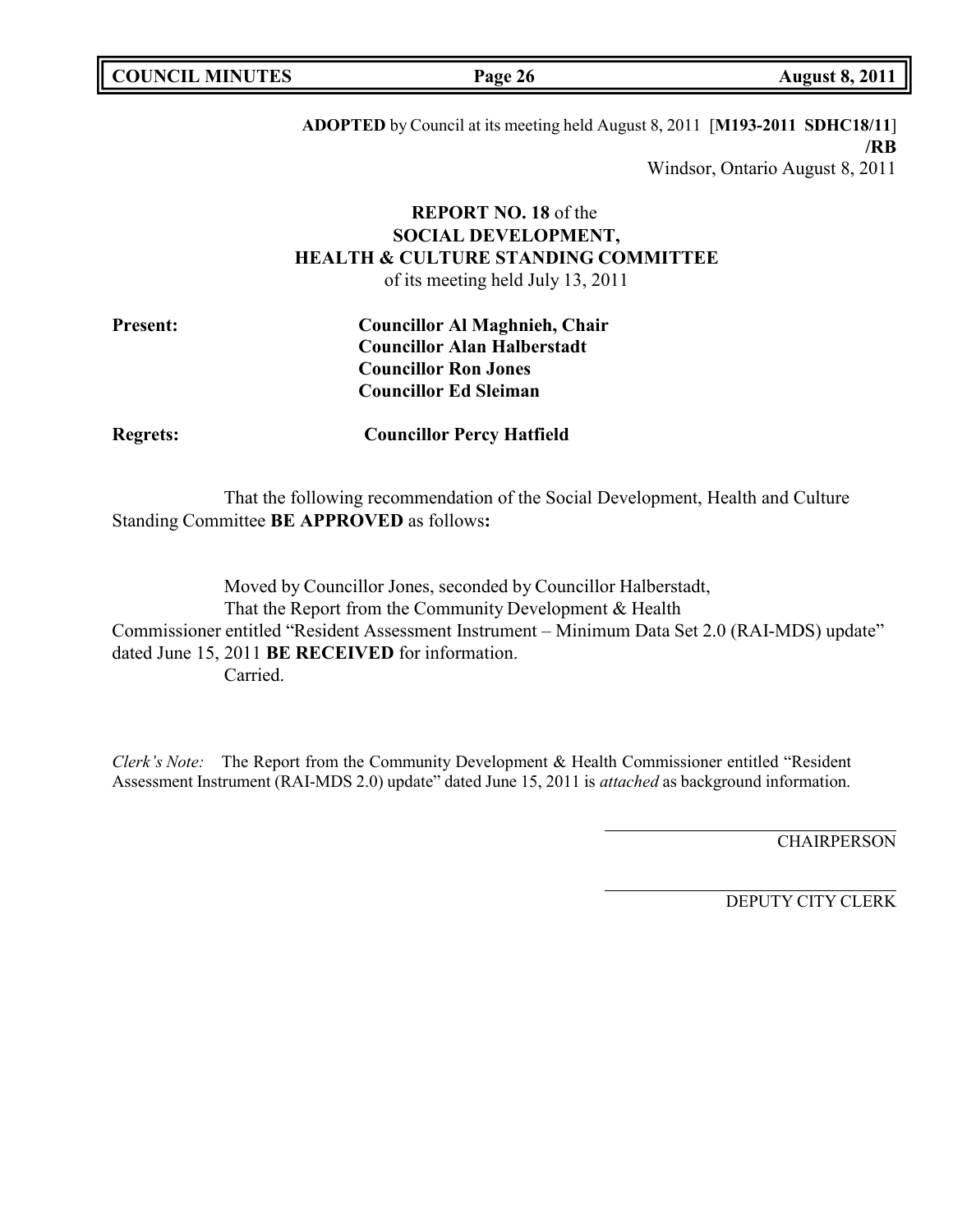**COUNCIL MINUTES Page 27 August 8, 2011**

**ADOPTED** by Council at its meeting held August 8, 2011 [**M193-2011 SDHC19/11**] **/RB** Windsor, Ontario August 8, 2011

# **REPORT NO. 19** of the **SOCIAL DEVELOPMENT, HEALTH & CULTURE STANDING COMMITTEE**

of its meeting held July 13, 2011

| <b>Present:</b> | <b>Councillor Al Maghnieh, Chair</b> |
|-----------------|--------------------------------------|
|                 | <b>Councillor Alan Halberstadt</b>   |
|                 | <b>Councillor Ron Jones</b>          |
|                 | <b>Councillor Ed Sleiman</b>         |

**Regrets: Councillor Percy Hatfield**

That the following recommendation of the Social Development, Health and Culture Standing Committee **BE APPROVED** as follows**:**

Moved by Councillor Jones, seconded by Councillor Sleiman, That Report No. 5 of the Seniors Advisory Committee dated July 13, 2011 **BE RECIEVED**. Carried.

*Clerk's Note:* **Seniors Advisory Committee Report No. 5 dated July 13, 2011** attached **for information.**

**CHAIRPERSON**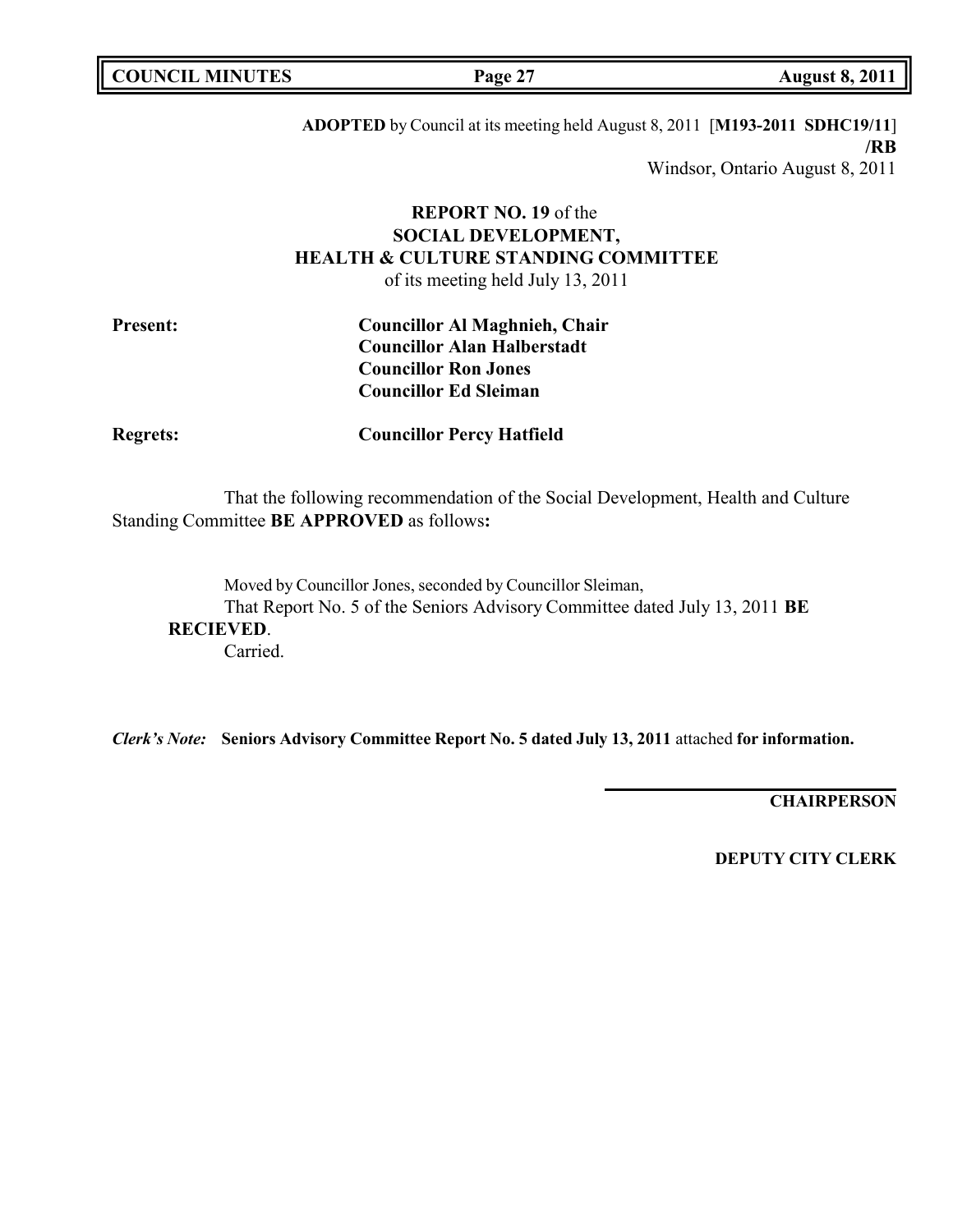**COUNCIL MINUTES Page 28 August 8, 2011**

**ADOPTED** by Council at its meeting held August 8, 2011 [**M193-2011 SDHC20/11**] **/RB** Windsor, Ontario August 8, 2011

# **REPORT NO. 20** of the **SOCIAL DEVELOPMENT, HEALTH & CULTURE STANDING COMMITTEE**

of its meeting held July 13, 2011

| <b>Present:</b> | <b>Councillor Al Maghnieh, Chair</b> |  |
|-----------------|--------------------------------------|--|
|                 | <b>Councillor Alan Halberstadt</b>   |  |
|                 | <b>Councillor Ron Jones</b>          |  |
|                 | <b>Councillor Ed Sleiman</b>         |  |

**Regrets: Councillor Percy Hatfield**

That the following recommendation of the Social Development, Health and Culture Standing Committee **BE APPROVED** as follows**:**

Moved by Councillor Jones, seconded by Councillor Sleiman, That the Minutes of the Committee of Management for Huron Lodge Term Care Home meeting held March 29, 2011 **BE ADOPTED** as presented. Carried.

*Clerk's Note:* **Minutes of Committee of Management for Huron Lodge Long Term Care Home held on March 29, 2011** attached **for information.**

**CHAIRPERSON**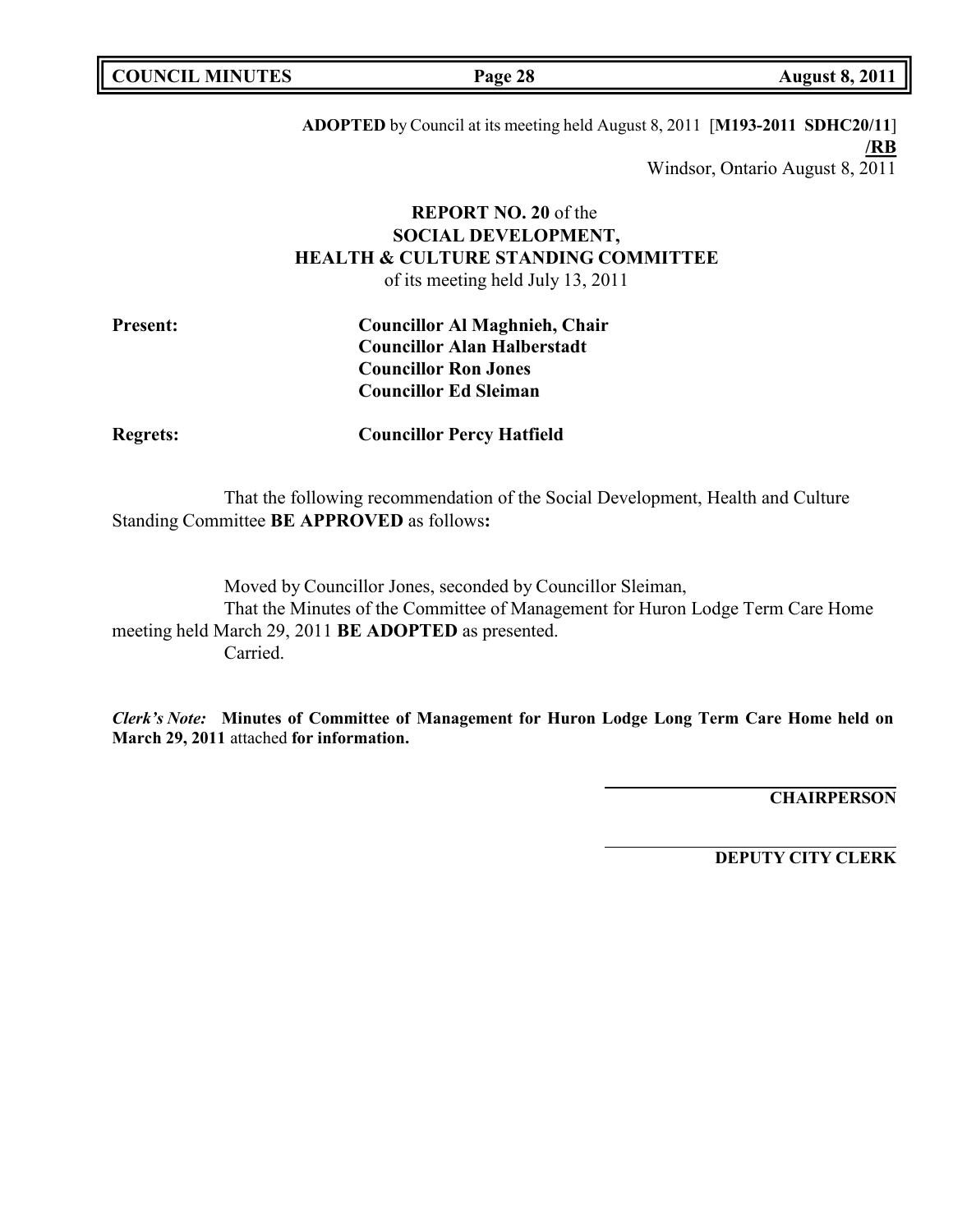|  | <b>COUNCIL MINUTES</b> |
|--|------------------------|
|--|------------------------|

**COUNCIL MINUTES Page 29 August 8, 2011**

**ADOPTED** by Council at its meeting held August 8, 2011 [**M193-2011 SDHC21/11**] /RB Windsor, Ontario August 8, 2011

# **REPORT NO. 21** of the **SOCIAL DEVELOPMENT, HEALTH & CULTURE STANDING COMMITTEE**

of its meeting held July 13, 2011

| <b>Present:</b> | <b>Councillor Al Maghnieh, Chair</b> |
|-----------------|--------------------------------------|
|                 | <b>Councillor Alan Halberstadt</b>   |
|                 | <b>Councillor Ron Jones</b>          |
|                 | <b>Councillor Ed Sleiman</b>         |

**Regrets: Councillor Percy Hatfield**

That the following recommendation of the Social Development, Health and Culture Standing Committee **BE APPROVED** as follows**:**

Moved by Councillor Jones, seconded by Councillor Sleiman, That the Minutes of the Seniors Advisory Committee meeting held on May 26, 2011 **BE ADOPTED** as presented. Carried.

*Clerk's Note:* **Minutes of the Seniors Advisory Committee meeting held on June 9, 2011** attached **for information.**

**CHAIRPERSON**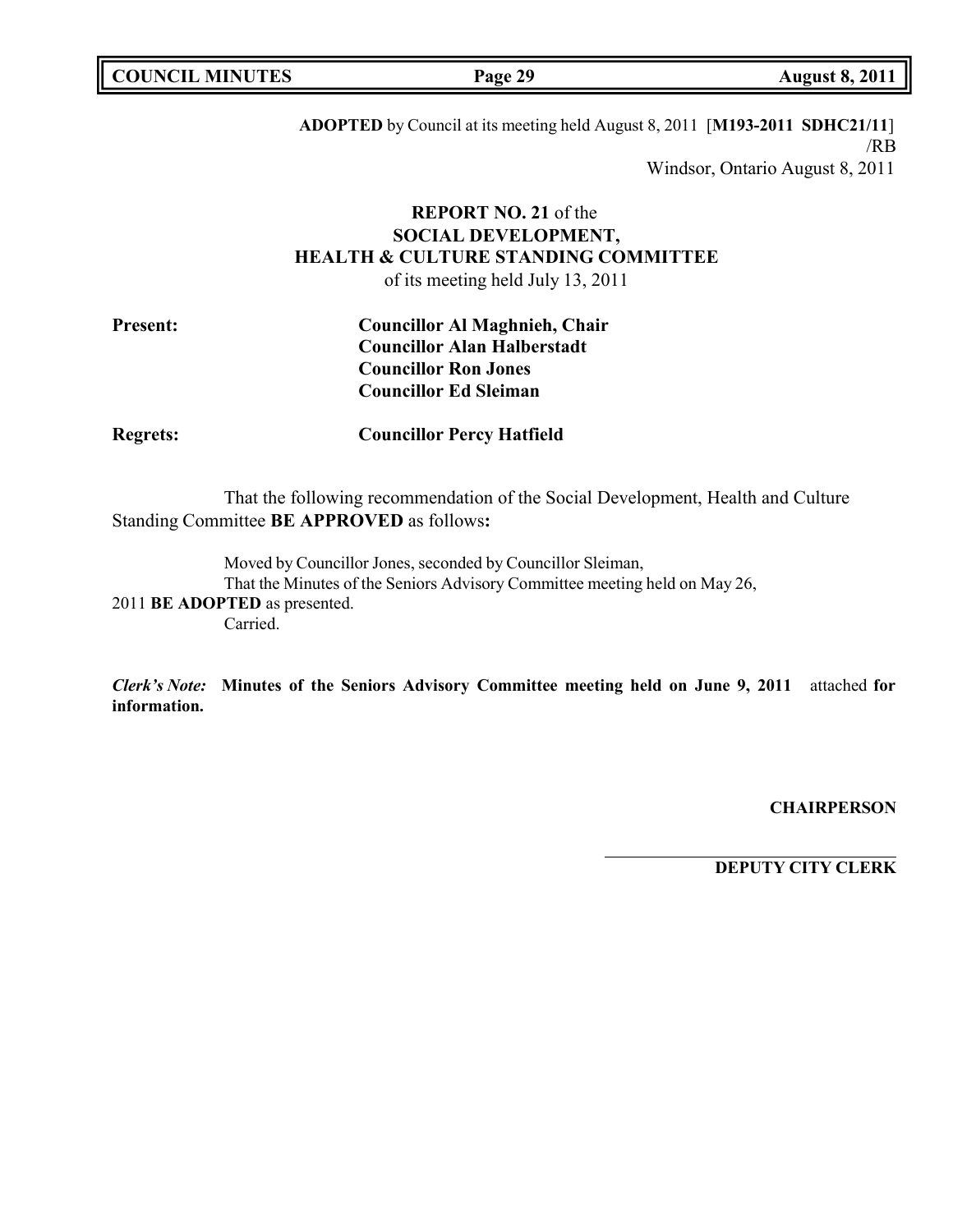**COUNCIL MINUTES Page 30 August 8, 2011**

**ADOPTED** by Council at its meeting held August 8, 2011 [**M193-2011 SDHC22/11**] **/RB** Windsor, Ontario August 8, 2011

# **REPORT NO. 22** of the **SOCIAL DEVELOPMENT, HEALTH & CULTURE STANDING COMMITTEE**

of its meeting held July 13, 2011

| <b>Present:</b> | <b>Councillor Al Maghnieh, Chair</b> |
|-----------------|--------------------------------------|
|                 | <b>Councillor Alan Halberstadt</b>   |
|                 | <b>Councillor Ron Jones</b>          |
|                 | <b>Councillor Ed Sleiman</b>         |

**Regrets: Councillor Percy Hatfield**

That the following recommendation of the Social Development, Health and Culture Standing Committee **BE APPROVED** as follows**:**

Moved by Councillor Jones, seconded by Councillor Sleiman,

That the Minutes of the Executive Committee Board of Directors, Willistead Inc. meeting held on June 9, 2011 and the Minutes of the Board of Directors, Willistead Inc. meeting held June 9, 2011 BE ADOPTED as presented.

Carried.

*Clerk's Note:* Minutes of the Executive Committee Board of Directors, Willistead Inc. meeting held on June 9, 2011 and the Minutes of the Board of Directors, Willistead Inc. meeting held June 9, 2011 attached for information.

**CHAIRPERSON**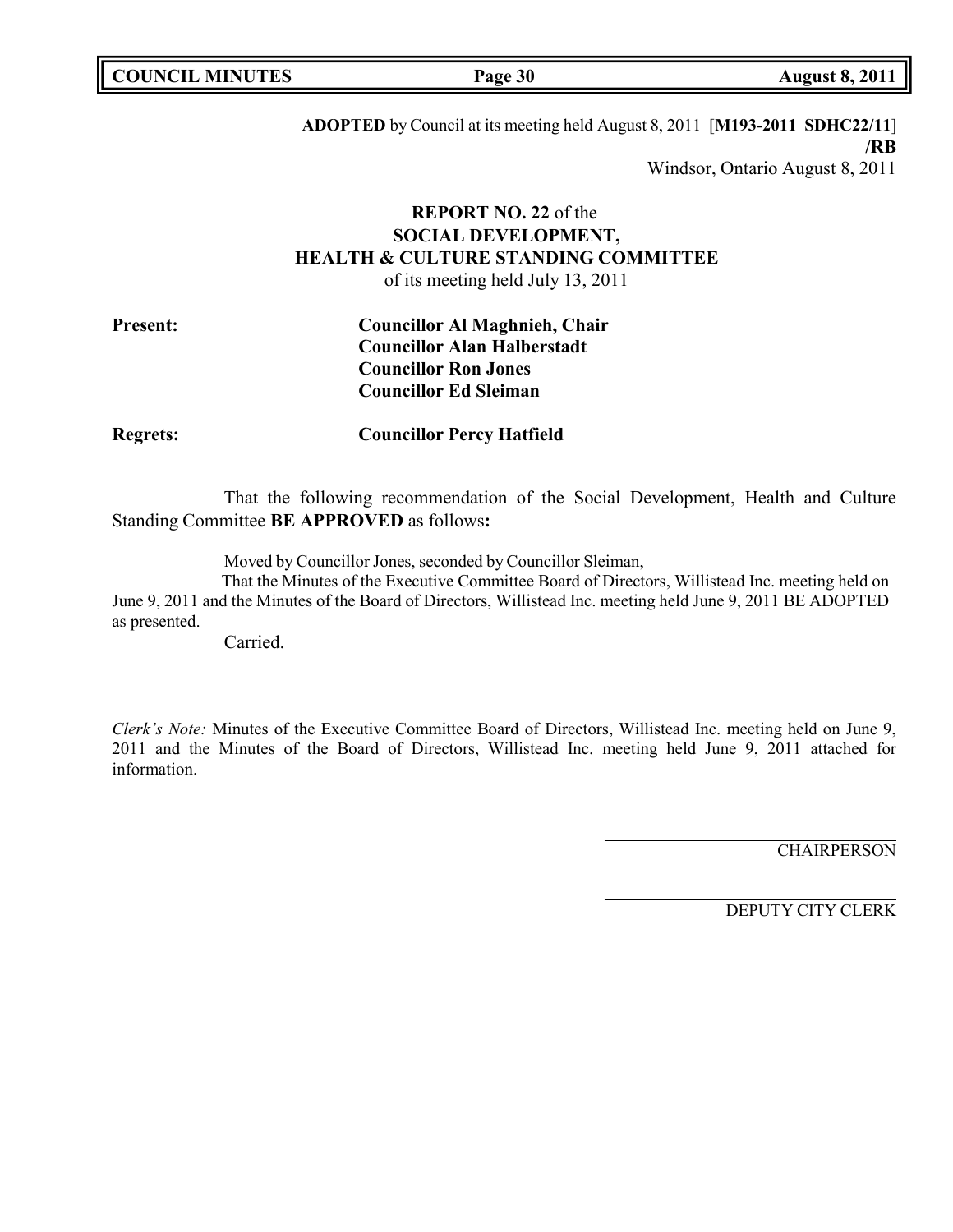**Page 31 August 8, 2011** 

**ADOPTED** by Council at its meeting held August 8, 2011 **[M194-2011 PSSC8/11**] **/RB** Windsor, Ontario August 8, 2011

# **REPORT NO. 8** of the **PUBLIC SAFETY STANDING COMMITTEE**

of its meeting held July 20, 2011

**Present: Councillor Jones, Chair Councillor Dilkens Councillor Gignac Councillor Maghnieh Councillor Payne**

That the following recommendation of the Public Safety Standing Committee **BE APPROVED** as follows:

Moved by Councillor Gignac, seconded by Councillor Dilkens That By-law 156-2005, being "A By-law to Establish Standards for the Maintenance and Occupancy of all Properties in the City of Windsor" **BE REPEALED** and **REPLACED** by the proposed new By-law, attached as Appendix 'A'; and further, that Council **APPROVE** the amendments to By-law 2-2006 being "A By-law to Establish and Maintain a System for the Collection and Disposal of Waste in the City of Windsor", and By-law 3-2006 being "A By-Law To Establish Standards Respecting Yard Waste and Exterior Property Maintenance and to Prohibit Littering in the City of Windsor attached hereto as Appendices 'B' and 'C'

Carried.

*Clerk's Note*: The report from the Chief Building Official dated June 22, 2011 entitled "Maintenance and Occupancy Standards (Short Title: Property Standards) By-law Revisons" is *attached* as background information.

**CHAIRPERSON**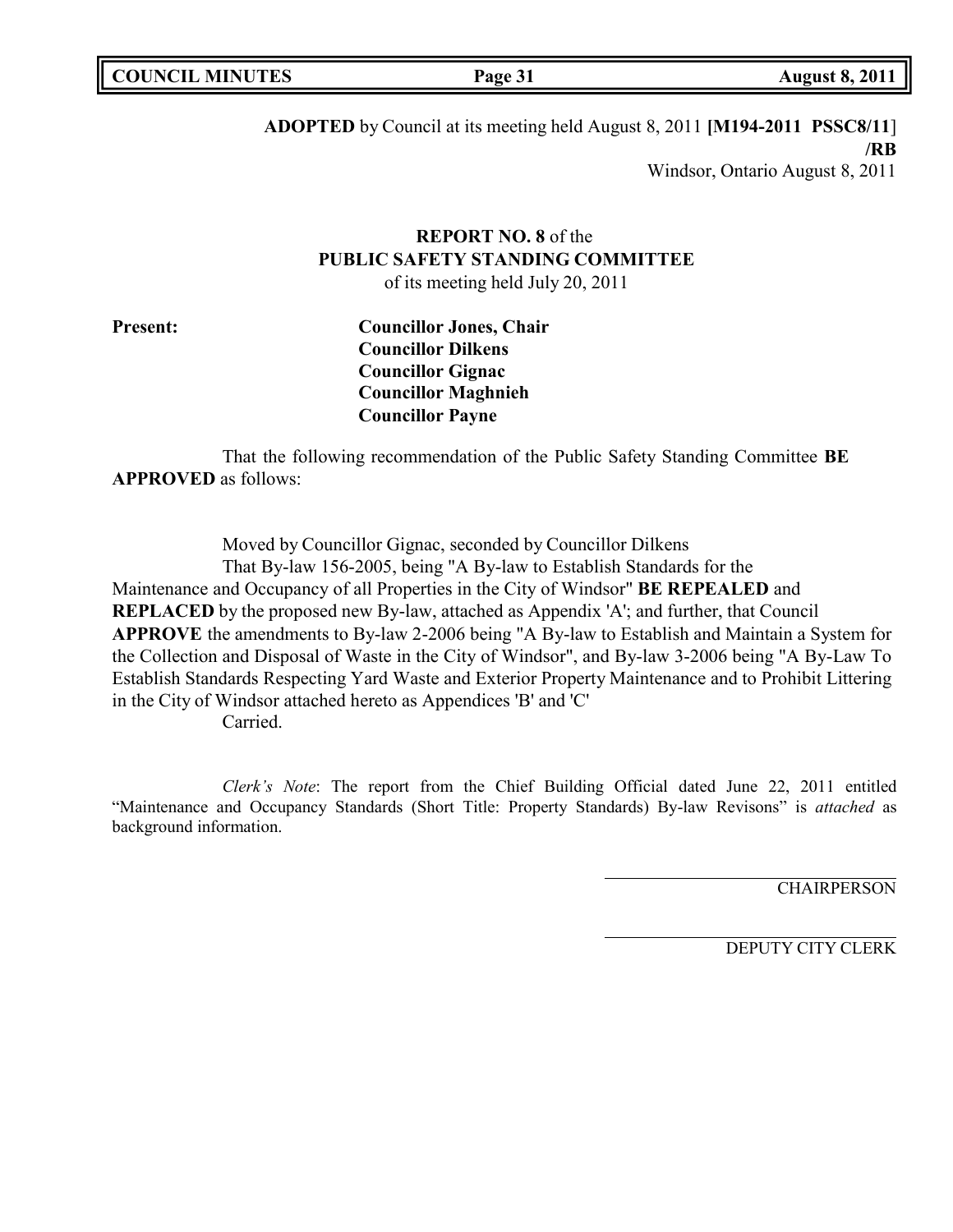| <b>COUNCIL MINUTES</b> | Page 32 | <b>August 8, 2011</b> |
|------------------------|---------|-----------------------|
|                        |         |                       |

**ADOPTED** by Council at its meeting held August 8, 2011 **[M194-2011 PSSC9/11**] **/RB**

Windsor, Ontario August 8, 2011

# **REPORT NO. 9** of the **PUBLIC SAFETY STANDING COMMITTEE**

of its meeting held July 20, 2011

**Present: Councillor Jones, Chair Councillor Dilkens Councillor Gignac Councillor Maghnieh Councillor Payne**

That the following recommendation of the Public Safety Standing Committee **BE APPROVED** as follows:

Moved by Councillor Gignac, seconded by Councillor Dilkens That the Project Update dated June 9, 2011 for the new Fire Hall No. 7 facility located at 1380 Matthew Brady Boulevard **BE RECEIVED FOR INFORMATION.** Carried.

*Clerk's Note*: The report from the City Engineer dated June 15, 2011 entitled "New Fire Hall No.7 – Project Update" is *attached* as background information.

**CHAIRPERSON**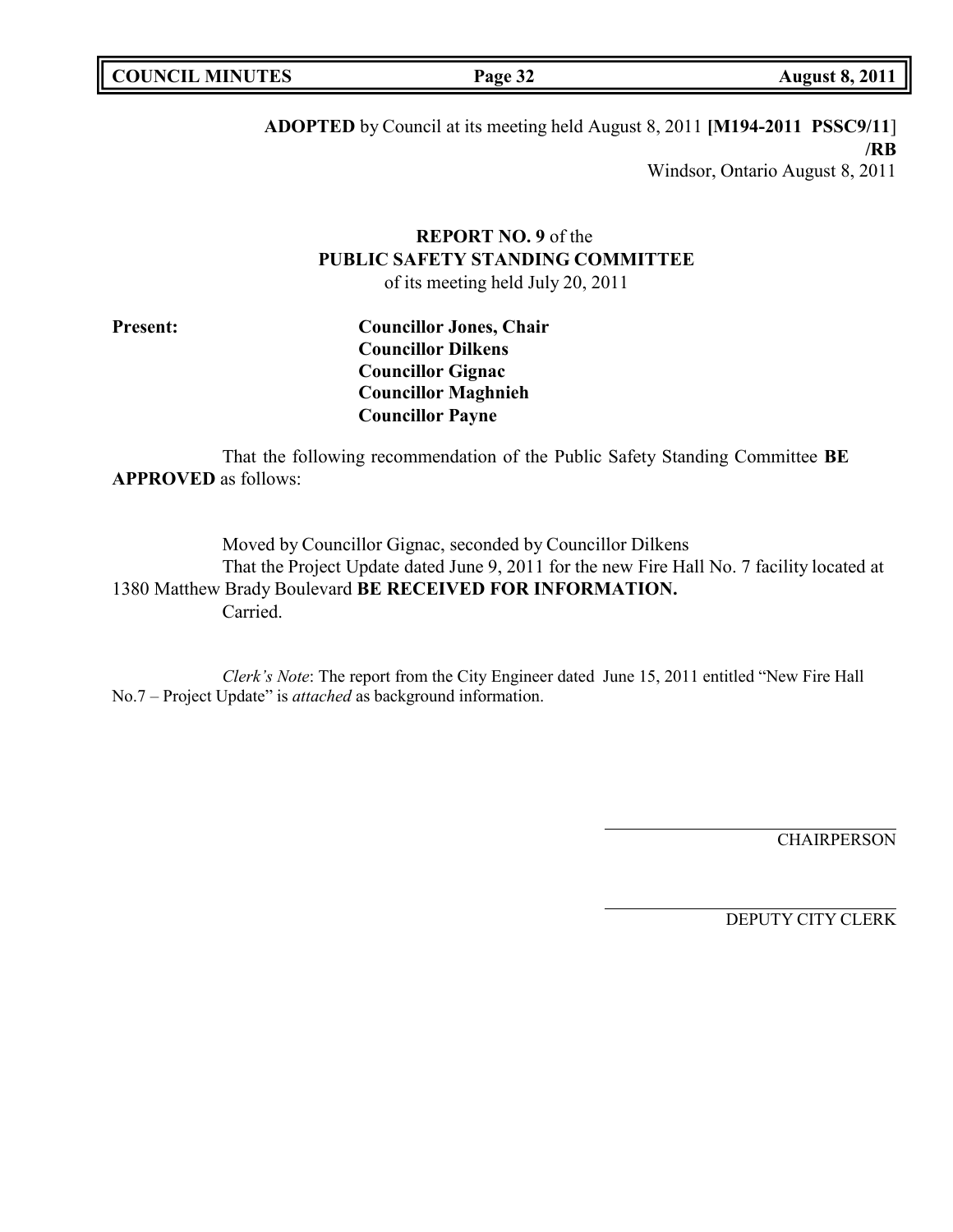**COUNCIL MINUTES Page 33 August 8, 2011**

**ADOPTED** by Council at its meeting held August 8, 2011 [**M194-2011 - PSSC10/11**] **/RB** Windsor, Ontario August 8, 2011

# **REPORT NO. 10** of the **PUBLIC SAFETY STANDING COMMITTEE**

of its meeting held July 20, 2011

**Present: Councillor Jones, Chair Councillor Dilkens Councillor Gignac Councillor Maghnieh Councillor Payne**

That the following recommendation of the Public Safety Standing Committee **BE APPROVED** as follows:

Moved by Councillor Gignac, seconded by Councillor Payne That the establishment of a Voucher Program in the amount of 1000 vouchers with a face value of \$75 to assist with the spaying and neutering of cats **INCLUDING** feral cat colonies in Windsor **BE CONSIDERED** during the 2012 Budget Deliberations, and further;

> That administration **REPORT BACK** on the benefits of voluntary licensing of cats. Carried.

Councillor Dilkens voting nay.

*Clerk's Note*: The report from the Manager of Policy, Gaming & Licensing/Deputy Licence Commissioner and the Acting Coordinator of Policy & Procedures dated July 4, 2011 entitled "PSSC6/11 – Spay/neuter Voucher Program" is *attached* as background information.

**CHAIRPERSON**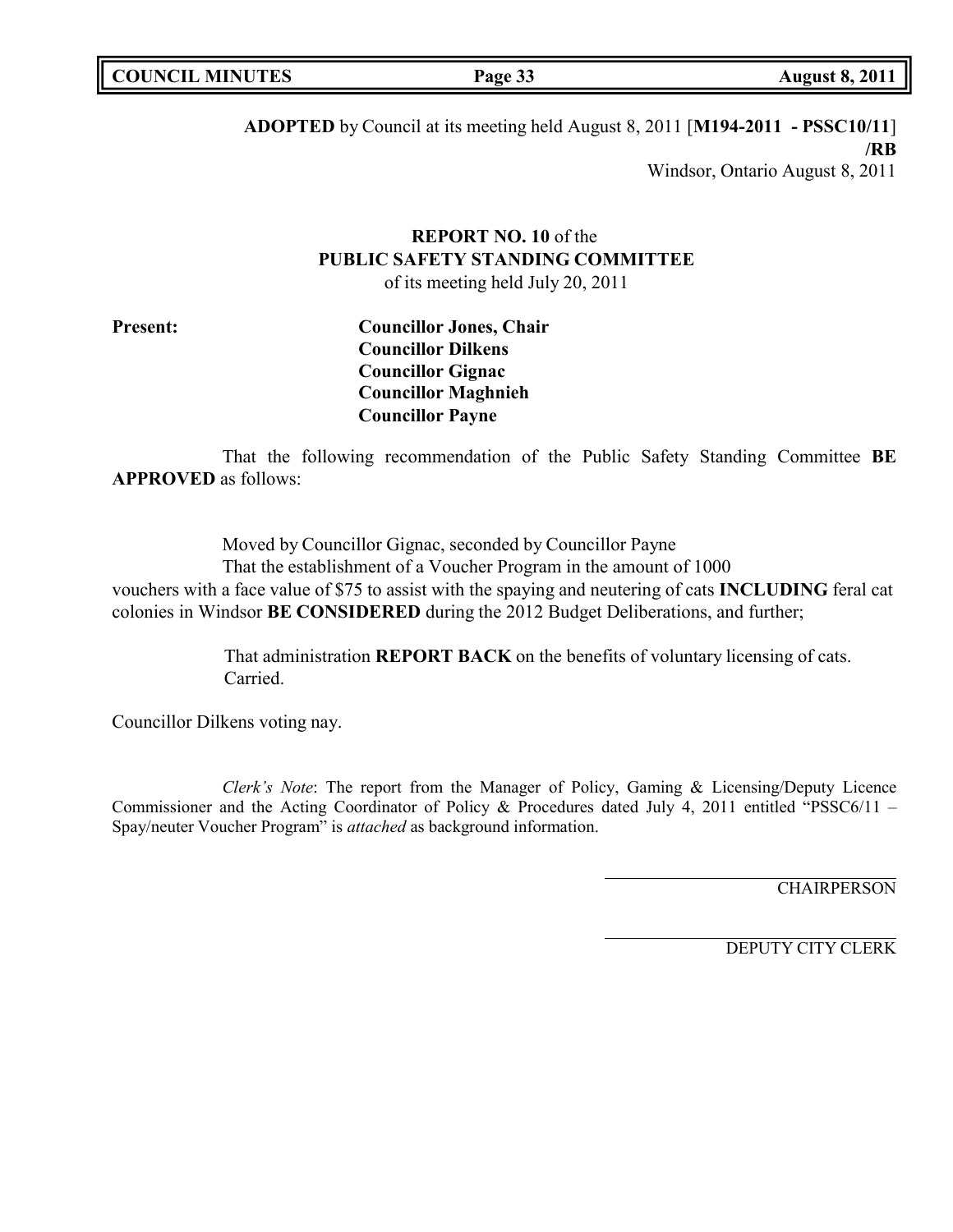**ADOPTED** by Council at its meeting held August 8, 2011 [**M188-2011 EDSC5/11**] **/KS** Windsor, Ontario August 8, 2011

# **REPORT NO. 5** of the **ECONOMIC DEVELOPMENT STANDING COMMITTEE**

of its meeting held July 6, 2011

**Present: Councillor Dilkens, Chair Councillor Sleiman Councillor Valentinis Councillor Marra Councillor Payne**

That the following recommendation of the Economic Development Standing Committee **BE APPROVED** as follows**:**

Moved by Councillor Valentinis, seconded by Councillor Marra That the report from the Heritage Planner entitled "Proposed Partial Demolition, R.E. Holmes House, 2072 Willistead Crescent" dated June 21, 2011 **BE APPROVED.** Carried.

*Clerk's Note:* The Report from the Heritage Planner entitled "Proposed Partial Demolition, R.E. Holmes House, 2072 Willistead Crescent" dated June 21, 2011 is *attached* for information.

**CHAIRPERSON**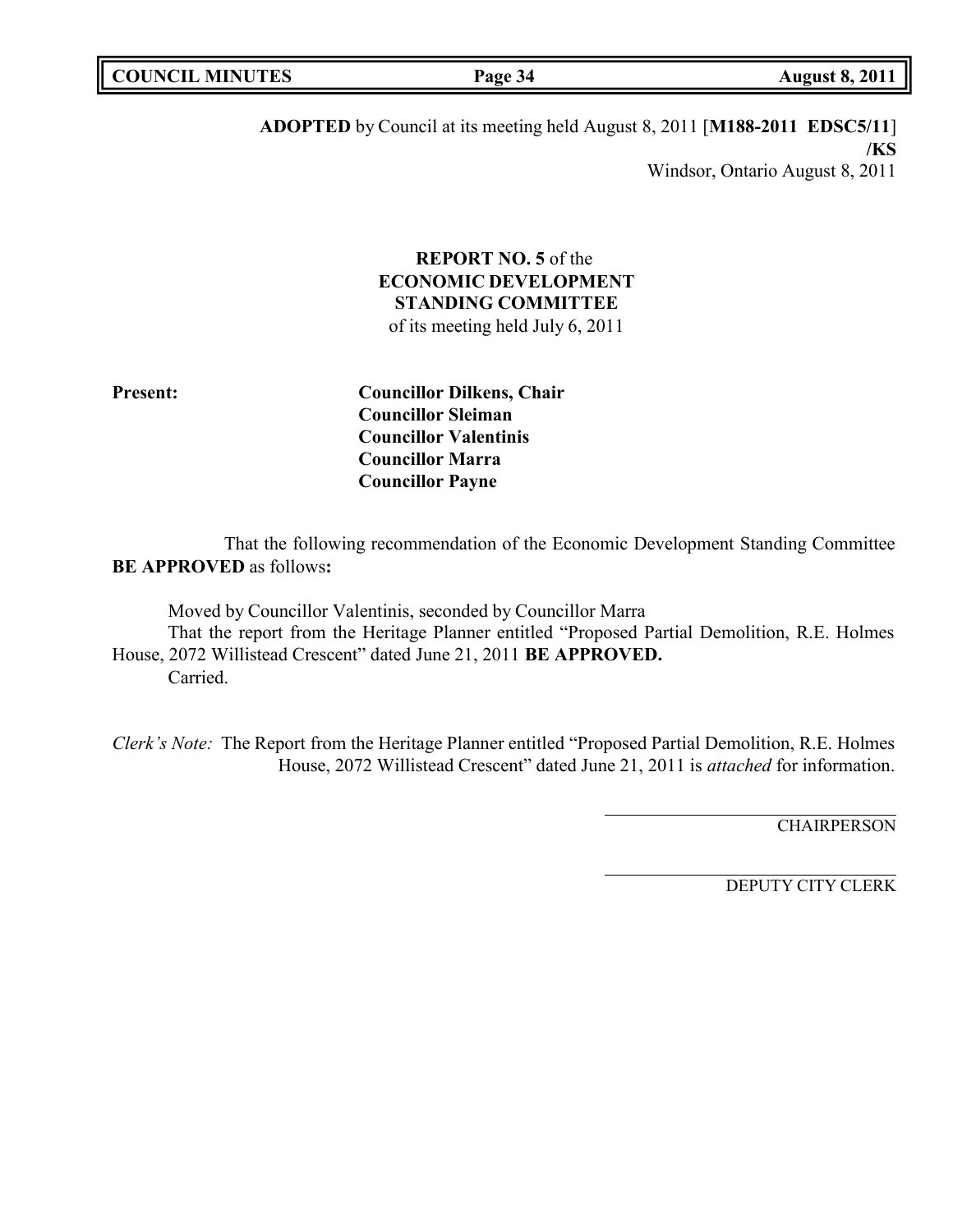| <b>MINUTES</b><br>I COUNC.<br>TIL. | Page 35 | 201<br>August 8. |
|------------------------------------|---------|------------------|
|                                    |         |                  |

**ADOPTED** by Council at its meeting held August 8, 2011 [**M188-2011 EDSC9/11**] /AA Windsor, Ontario August 8, 2011

# **REPORT NO. 9** of the **ECONOMIC DEVELOPMENT STANDING COMMITTEE**

Email poll conducted July 25, 2011

**Present: Councillor Dilkens, Chair Councillor Sleiman Councillor Valentinis Councillor Marra Councillor Payne**

That the following recommendation of the Economic Development Standing Committee **BE CONFIRMED AND RATIFIED** as follows**:**

That Council **APPROVE THE NOMINATION** of architect Raymond Masters for the Ontario Heritage Trust's Community Heritage Recognition Award, as recommended by the Windsor Heritage Committee.

**CHAIRPERSON** 

DEPUTY CITY CLERK

*Clerk's Note:* The Report from the Heritage Planner entitled "Nomination for the Heritage Community Recognition Award", dated July 4, 2011 is *attached* as background information.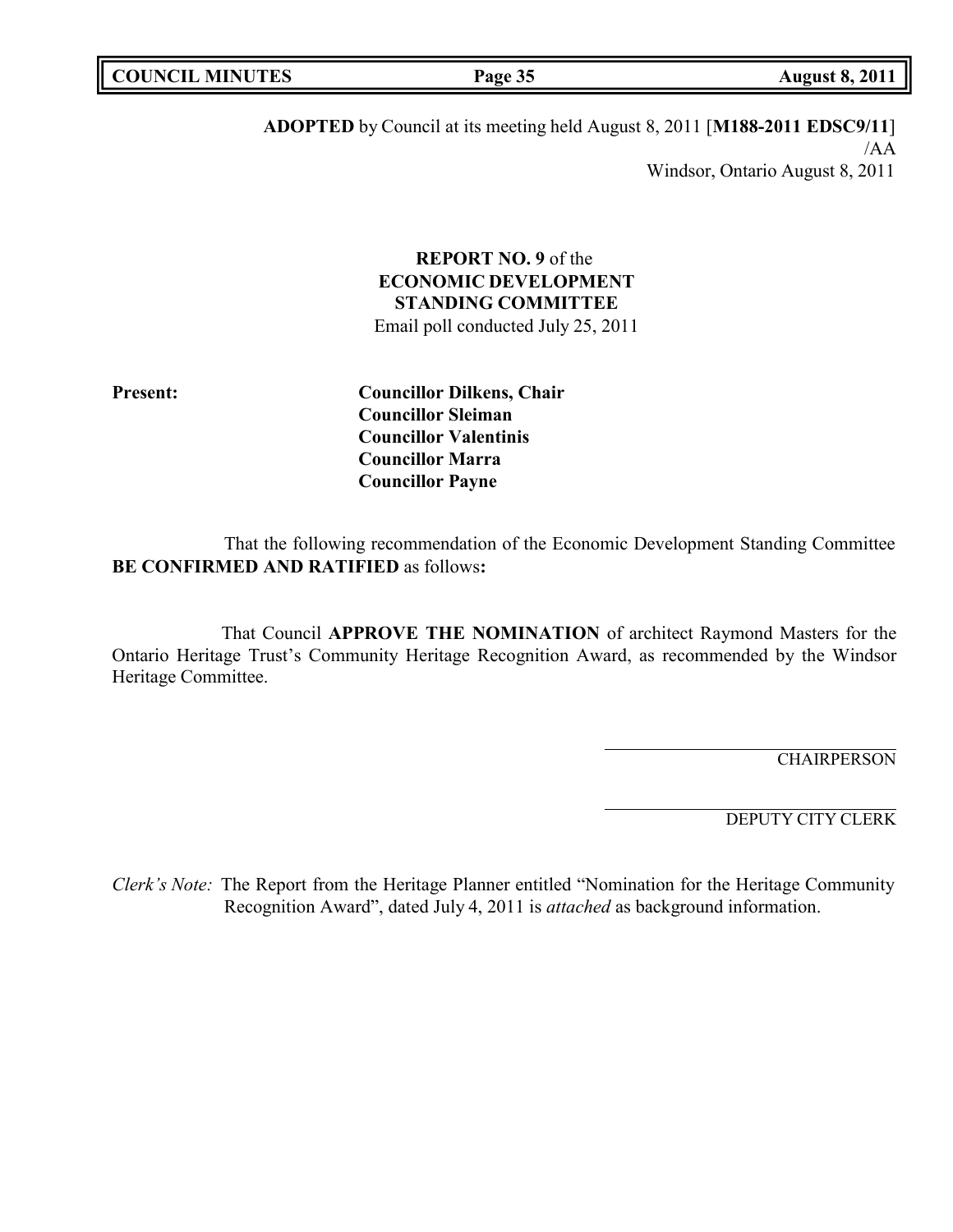| <b>COUNCIL MINUTES</b> | Page 36 | <b>August 8, 2011</b> |
|------------------------|---------|-----------------------|
|                        |         |                       |

**ADOPTED** by Council at its meeting held August 8, 2011 [**M189-2011 PSC7/11**]  $AC/$ 

Windsor, Ontario August 8, 2011

# **REPORT NO. 7** of the **PLANNING STANDING COMMITTEE**

of its meeting held July 11, 2011

**Regrets: Councillor Joanne Gignac**

That the following recommendations of the Planning Standing Committee **BE APPROVED** as follows**:**

#### Moved by Councillor Maghnieh, seconded by Councillor Hatfield,

**Barbara Bjarneson**

That in response to Council's directive contained in M101-2011, the following **BE APPROVED** to further amend Zoning By-laws 8600 and 85-18**:**

(1) Add the following definition to Section 7 of By-law 8600:

**"Quonset Hut"** means a prefabricated structure having a semicircular cross section ("full arch" design) or a curved roof with straight walls cross section ("mailbox" design), and occupying an area greater than 10 square meters.

- (2) Add the following to Subsection 12, Section 21 of By-law 8600:
- (a) The construction, or installation of a Quonset Hut is prohibited in any Residential District

(b) A Quonset Hut lawfully existing on a lot in any Residential District prior to the passing of this bylaw is permitted; however, an addition, expansion, or extension to, or the replacement of an existing Quonset Hut is prohibited.

(3) Add the following definition to Section 3 of By-law 85-18: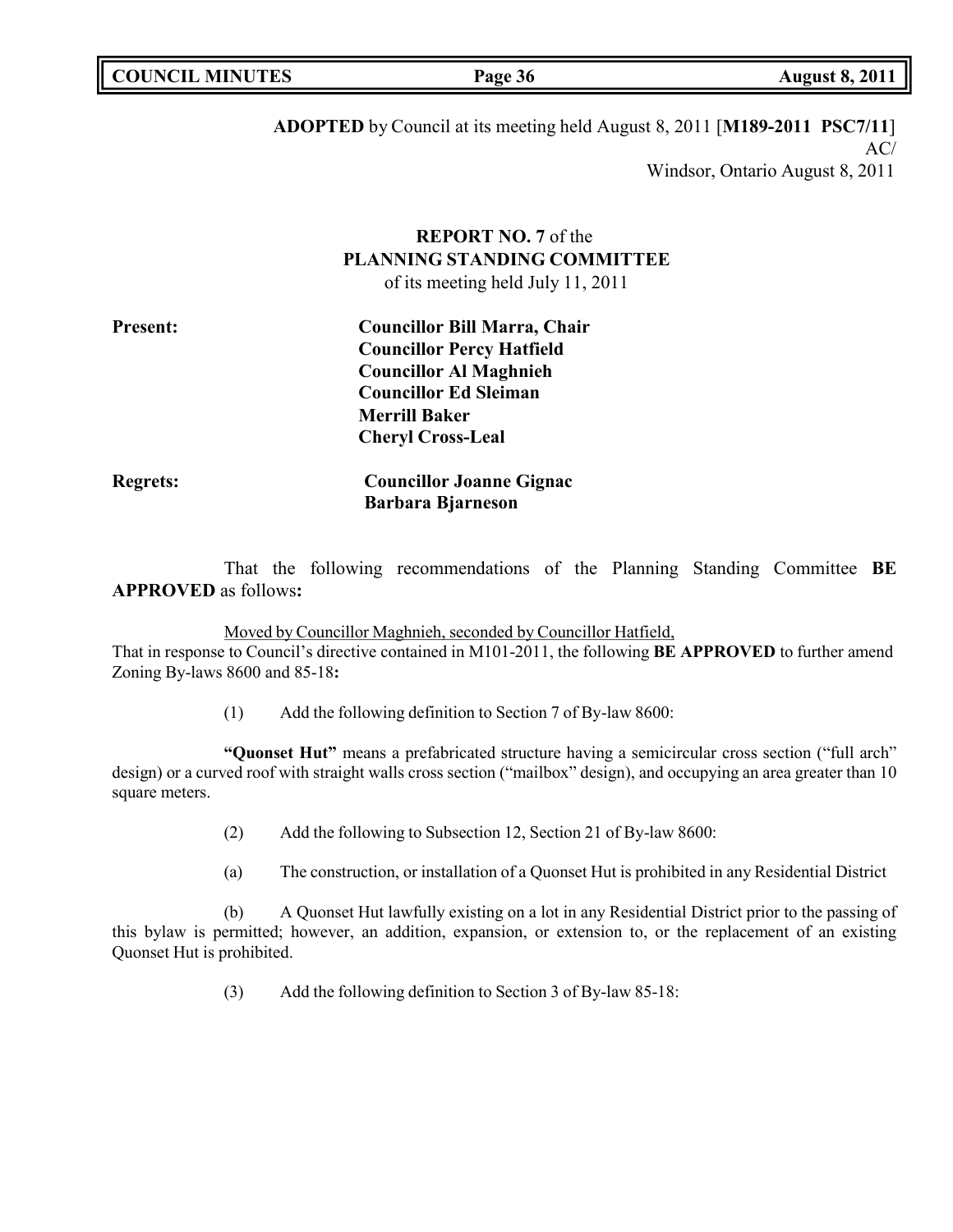|  | <b>COUNCIL MINUTES</b> |
|--|------------------------|
|--|------------------------|

**"Quonset Hut"** means a prefabricated structure having a semicircular cross section ("full arch" design) or a curved roof with straight walls cross section ("mailbox" design), and occupying an area greater than 10 square meters.

- (4) Add the following to Subsection 16, Section 5 of By-law 85-18:
- (a) The construction, or installation of a Quonset Hut is prohibited in any Residential District.

(b) A Quonset Hut lawfully existing on a lot in any Residential District prior to the passing of this bylaw is permitted; however, an addition, expansion, or extension to, or the replacement of an existing Quonset Hut is prohibited.

Carried.

*Clerk's Note:* The Report from the Executive Director of Planning/City Planner, entitled "Zoning Amendments – Quonset Huts within Residential Areas in Windsor" dated June 9, 2011 is *attached* as background information.

**CHAIRPERSON**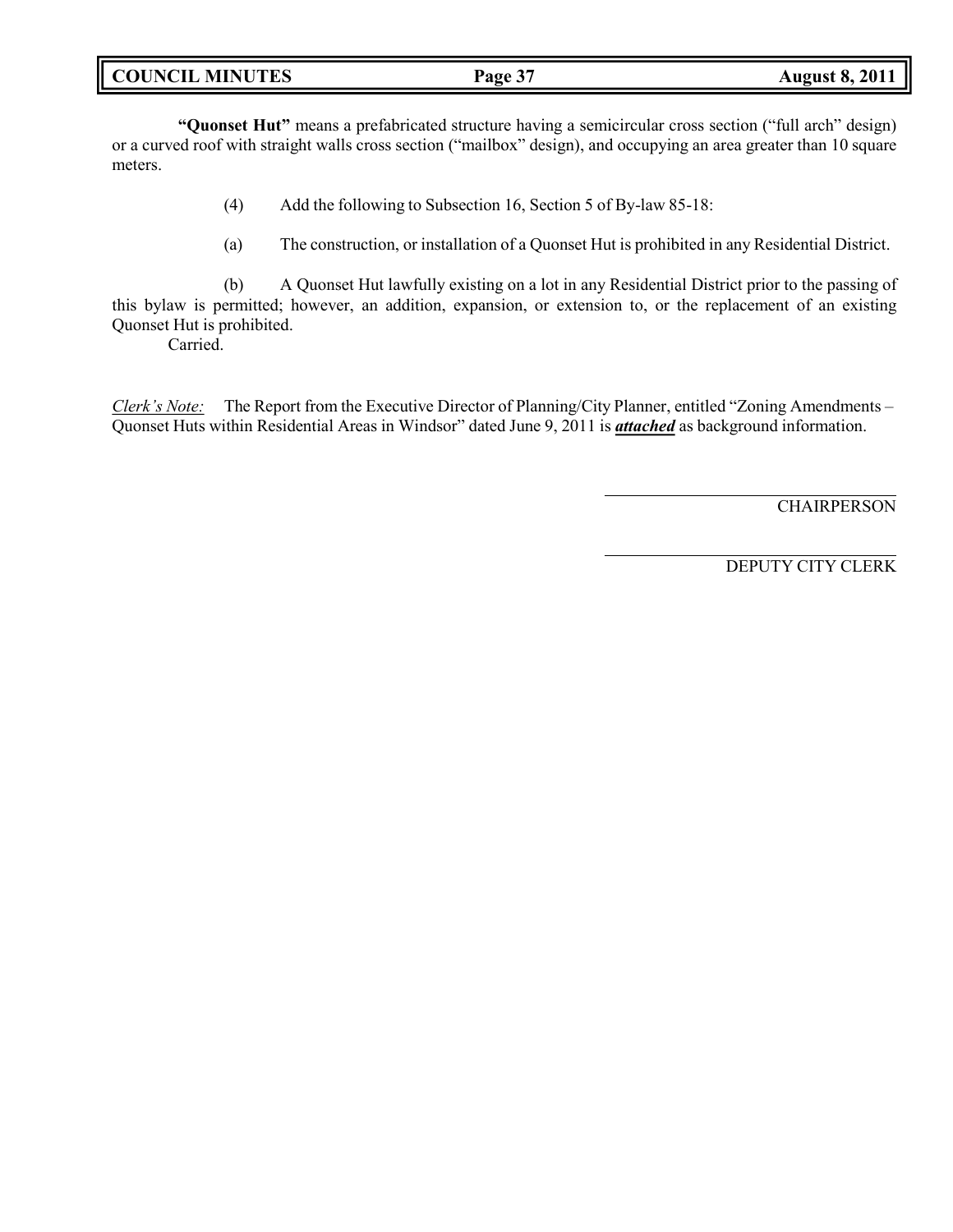| COUNCIL MINUTES | Page 38 | <b>August 8, 2011</b> |
|-----------------|---------|-----------------------|
|                 |         |                       |

# **ADOPTED** by Council at its meeting held August 8, 2011 [**M190-2011 PSC8/11] AC/**

Windsor, Ontario August 8, 2011

# **REPORT NO. 8** of the **PLANNING STANDING COMMITTEE**

of its meeting held July 11, 2011

| <b>Present:</b> | <b>Councillor Bill Marra, Chair</b> |  |
|-----------------|-------------------------------------|--|
|                 | <b>Councillor Percy Hatfield</b>    |  |
|                 | <b>Councillor Al Maghnieh</b>       |  |
|                 | <b>Councillor Ed Sleiman</b>        |  |
|                 | <b>Merrill Baker</b>                |  |
|                 | <b>Cheryl Cross-Leal</b>            |  |
| <b>Regrets:</b> | <b>Councillor Joanne Gignac</b>     |  |
|                 | <b>Barbara Bjarneson</b>            |  |

That the following recommendations of the Planning Standing Committee **BE APPROVED** as follows**:**

Moved by Councillor Hatfield, seconded by Councillor Sleiman That the application of Amica (Windsor) Inc. at 4909 Riverside Dr. **BE DEFERRED** to August 15, 2011, in order to have Councillor Gignac present for the report review. Carried.

*Clerk's Note:* The Report from the Executive Director of Planning/City Planner, entitled "Rezoning – 4909 Riverside Drive East -2248090 Ontario Ltd." dated June 21, 2011 is *attached* as background information.

**CHAIRPERSON**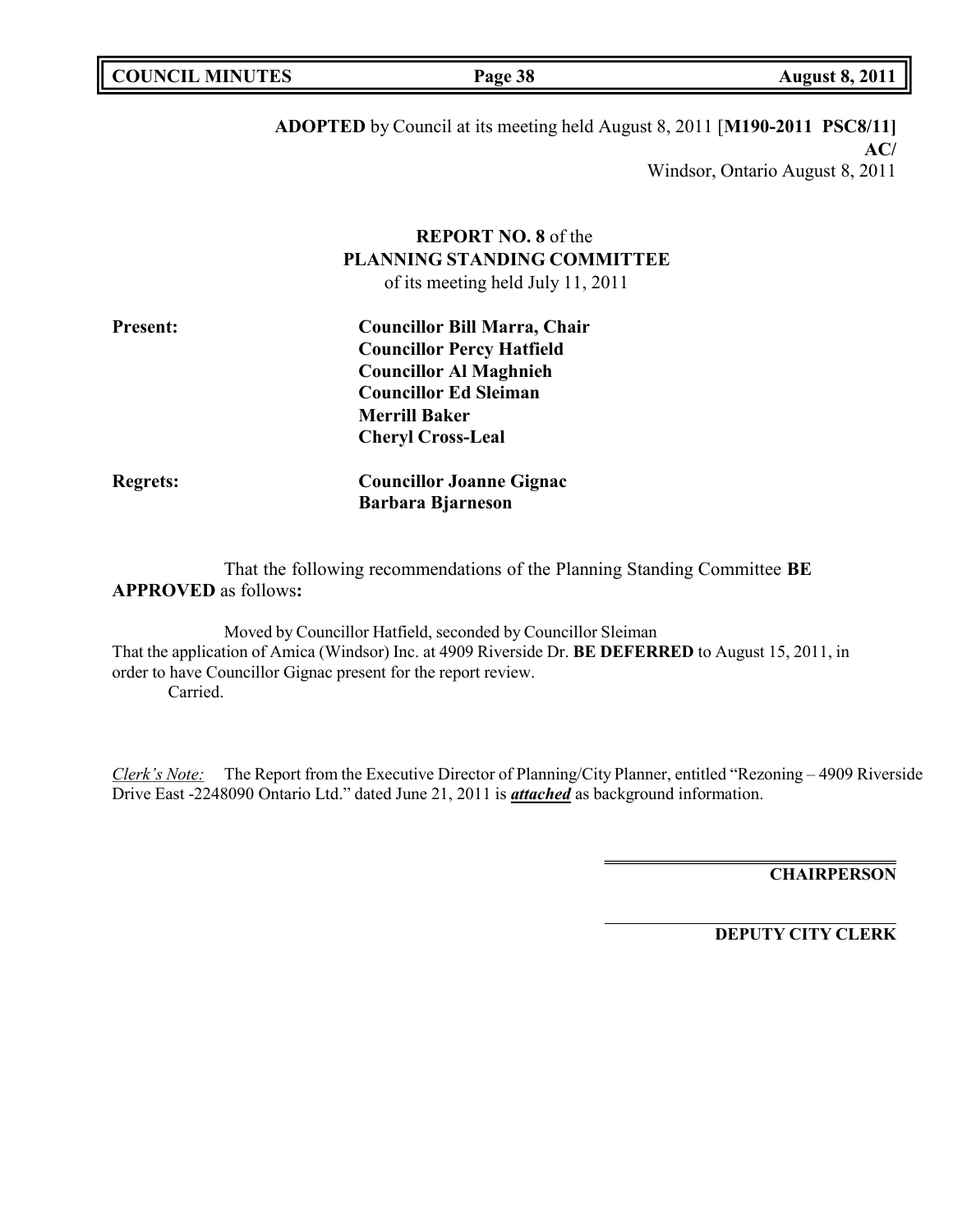| <b>COUNCIL MINUTES</b> | Page 39 | <b>August 8, 2011</b> |
|------------------------|---------|-----------------------|
|                        |         |                       |

**ADOPTED** by Council at its meeting held August 8, 2011 [**M191-2011 PSC10/11**]  $AC/$ Windsor, Ontario August 8, 2011

# **REPORT NO. 10** of the **PLANNING STANDING COMMITTEE**

of its meeting held July 11, 2011

| <b>Present:</b> | <b>Councillor Bill Marra, Chair</b> |
|-----------------|-------------------------------------|
|                 | <b>Councillor Percy Hatfield</b>    |
|                 | <b>Councillor Al Maghnieh</b>       |
|                 | <b>Councillor Ed Sleiman</b>        |
|                 |                                     |

**Regrets: Councillor Joanne Gignac**

That the following recommendations of the Planning Standing Committee **BE APPROVED** as follows**:**

Moved by Councillor Maghnieh, seconded by Councillor Sleiman,

That an exemption from the Interim Control By-law 19-2007 as amended by By-law 35-2008 **BE GRANTED** to Randy Vadnais (Agent) representing Butterfield Holdings Limited, owner of the apartment located at 373 Detroit Street, to renovate an oversized bedroom into two smaller bedrooms in one of the residential apartment units, and construct an additional exterior window for the second bedroom, on condition that the Olde Sandwich Towne Community Improvement Plan, the Olde Sandwich Towne Supplemental Development and Urban Design Guidelines be incorporated into this development.

Carried.

*Clerk's Note:* The Report from the Executive Director of Planning/City Planner, entitled "373 Detroit Street" dated June 28, 2011 is *attached* as background information.

**CHAIRPERSON**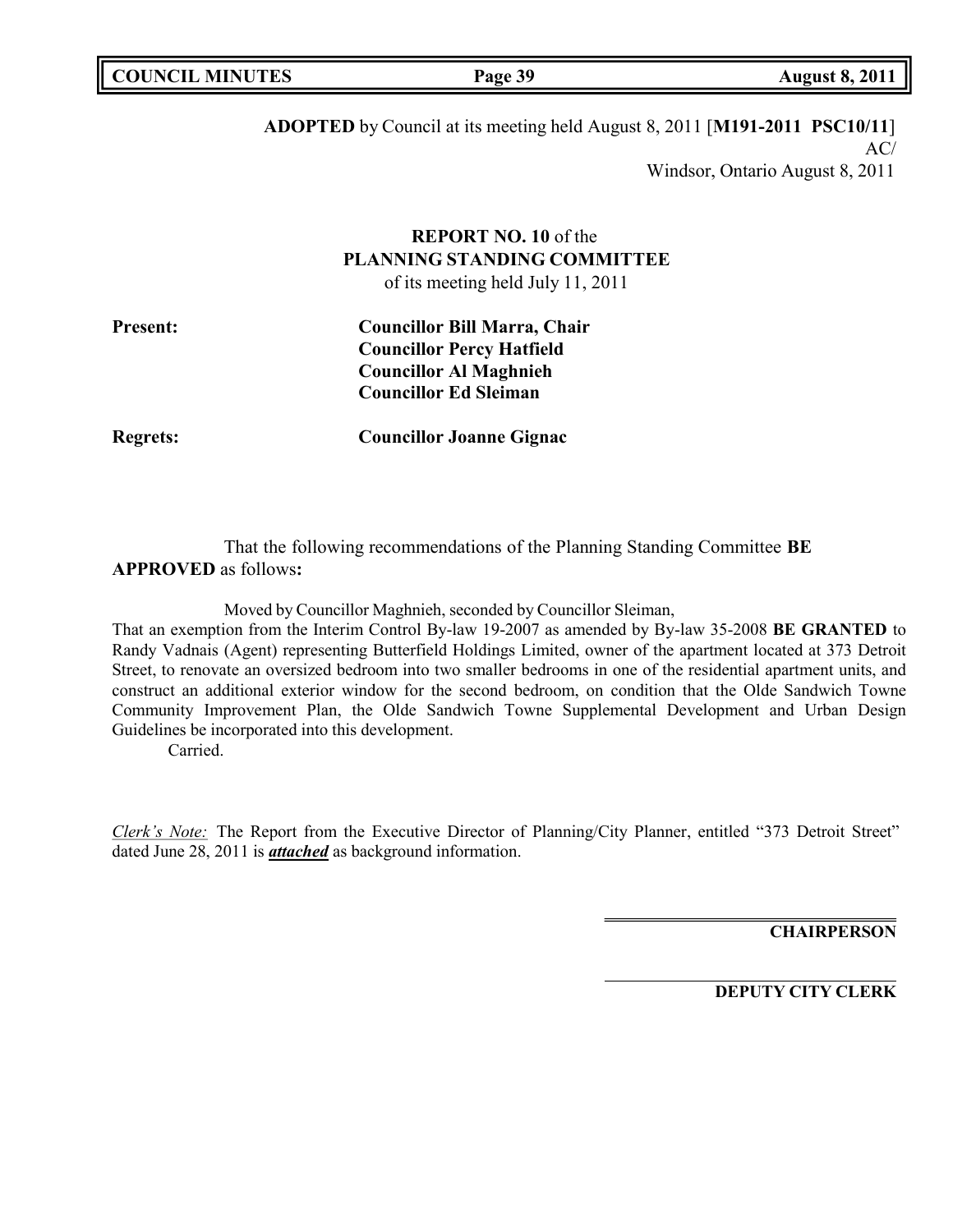| <b>COUNCIL MINUTES</b> | Page 40 | <b>August 8, 2011</b> |
|------------------------|---------|-----------------------|
|                        |         |                       |

# **ADOPTED** by Council at its meeting held August 8, 2011 [**M192-2011 PSC11/11**] AC/ Windsor, Ontario August 8, 2011

# **REPORT NO. 11** of the **PLANNING STANDING COMMITTEE**

of its meeting held July 11, 2011

| <b>Present:</b> | <b>Councillor Bill Marra, Chair</b> |
|-----------------|-------------------------------------|
|                 | <b>Councillor Percy Hatfield</b>    |
|                 | <b>Councillor Al Maghnieh</b>       |
|                 | <b>Councillor Ed Sleiman</b>        |
|                 |                                     |

**Regrets: Councillor Gignac**

That the following recommendations of the Planning Standing Committee **BE APPROVED** as follows**:**

Moved by Councillor Hatfield, seconded by Councillor Maghnieh,

That the City of Windsor Sign By-Law (By-Law 250-2004) **BE AMENDED** to add the requirement for a site plan for Temporary Signs (Section 4.2.2) and further, that a meeting **BE HELD** with the local sign companies and the building department regarding a possible compromise respecting the wording that will appear in the by-law regarding the type of site plan necessary, prior to the amended by-law being forwarded to Council. Carried.

*Clerk's Note:* The Report from the Executive Director of Planning/City Planner, entitled "Sign By-law 250-2004 General Housekeeping Amendment July 2011" dated June 28, 2011 is *attached* as background information.

**CHAIRPERSON**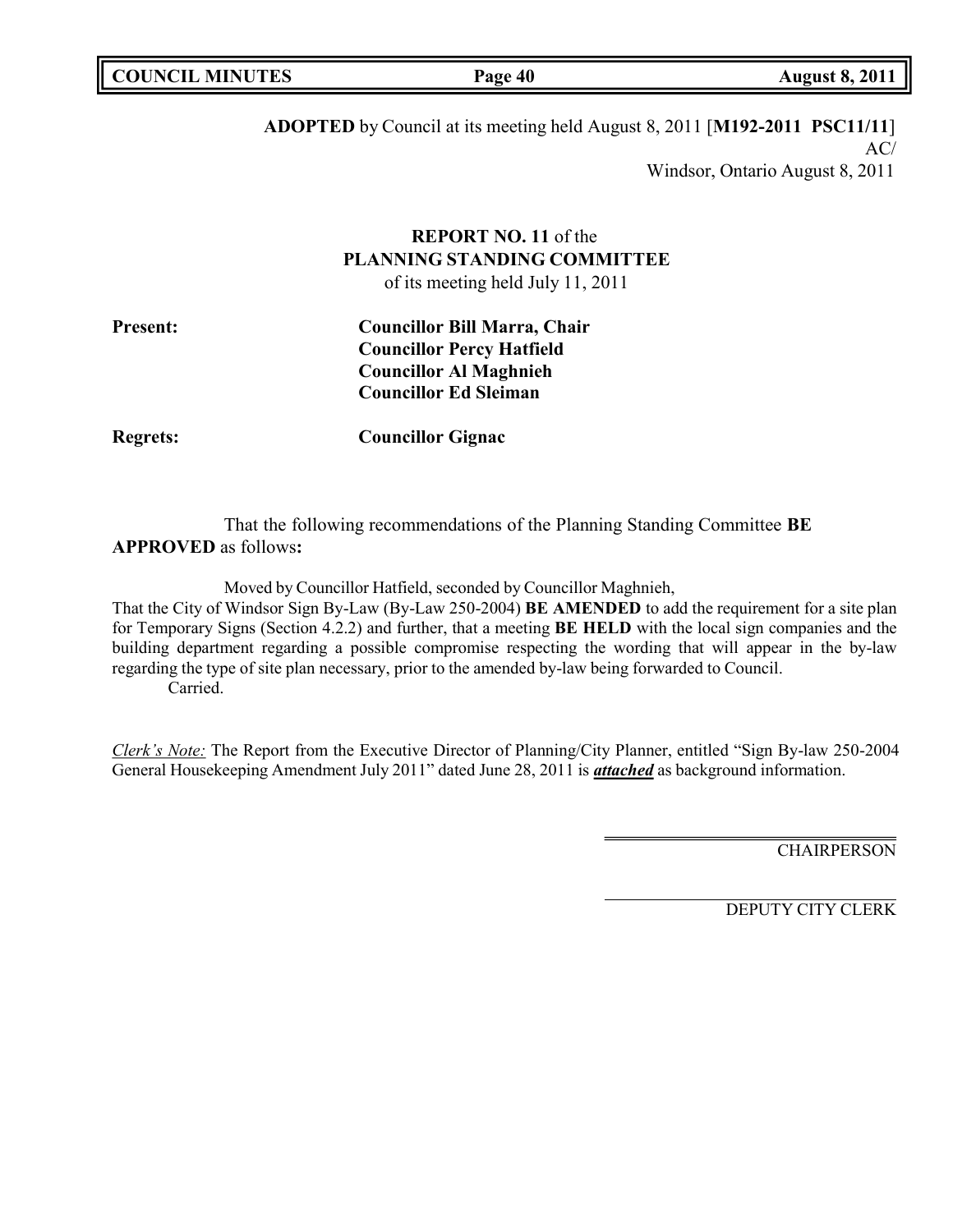| <b>COUNCIL MINUTES</b> | Page 41 | <b>August 8, 2011</b> |
|------------------------|---------|-----------------------|
|                        |         |                       |

# **ADOPTED** by Council at its meeting held August 8, 2011 [**M189-2011 PSC12/11**] AC/ Windsor, Ontario August 8, 2011

# **REPORT NO. 12** of the **PLANNING STANDING COMMITTEE**

of its meeting held July 11, 2011

| <b>Present:</b> | <b>Councillor Bill Marra, Chair</b> |
|-----------------|-------------------------------------|
|                 | <b>Councillor Percy Hatfield</b>    |
|                 | <b>Councillor Al Maghnieh</b>       |
|                 | <b>Councillor Ed Sleiman</b>        |
|                 |                                     |

**Regrets: Councillor Joanne Gignac**

That the following recommendations of the Planning Standing Committee **BE APPROVED** as follows**:**

Moved by Councillor Hatfield, seconded by Councillor Sleiman

That the application of Schlegel Village Inc. for an amendment to the By-Law 250-2004 (City of Windsor Sign By-Law) to permit one permanent two sided ground sign, as depicted by Appendices A, B, C, and D on the property known municipally as 9855 McHugh Street **BE APPROVED** and that By-Law 250-2004 **BE AMENDED**;

That a minimum setback of 2.0 metres from the McHugh Street property line **BE INCLUDED** in the amendment to By-Law 250-2004. Carried.

*Clerk's Note:* The Report from the Executive Director of Planning/City Planner, entitled "Amendment to Sign By-Law 250-2004 for Schlegel Village Inc. The Village of Aspen Lake, 9855 McHugh Street our file No SGN-001/11" dated June 28, 2011 is *attached* as background information.

**CHAIRPERSON**